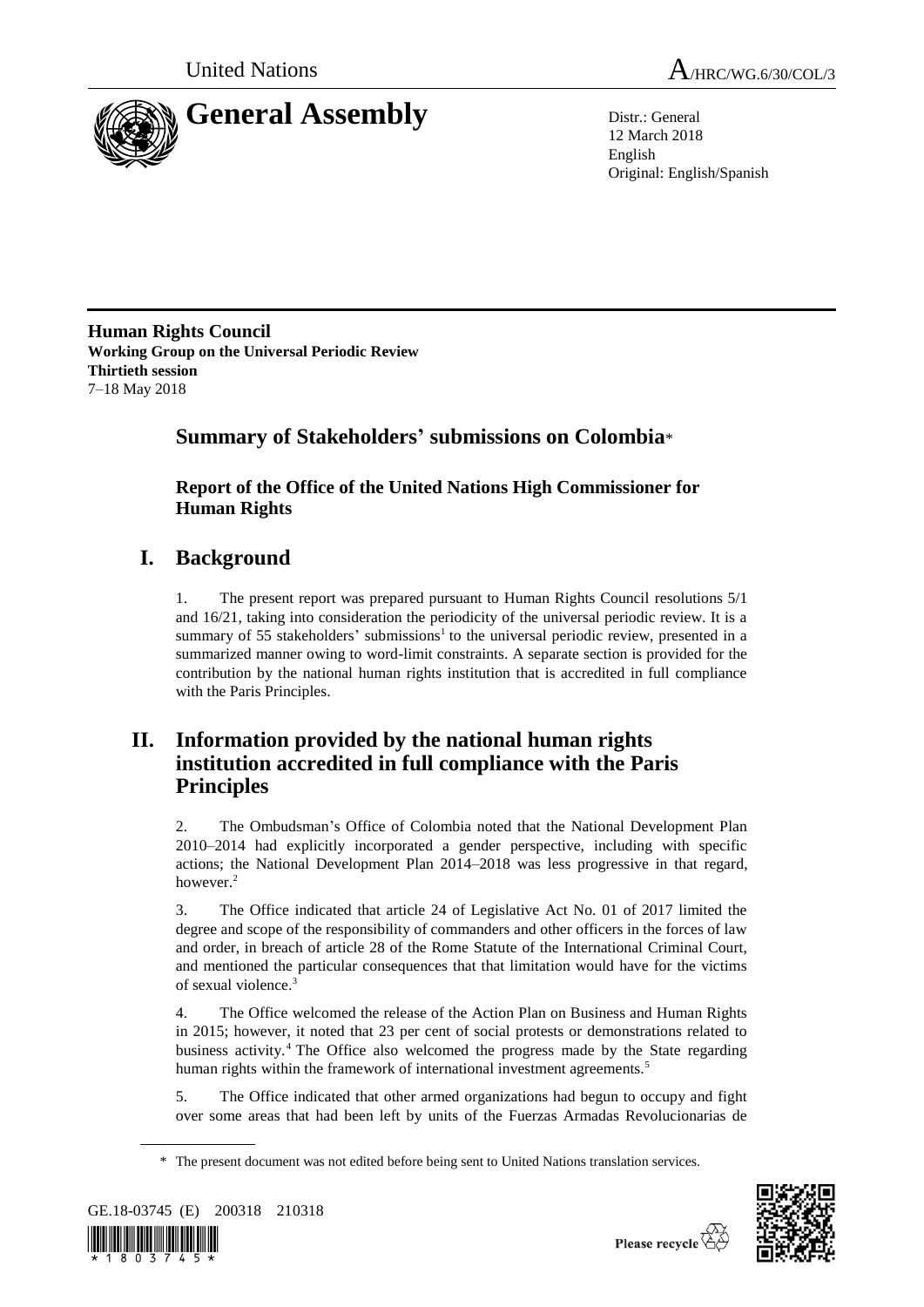Colombia — Ejército del Pueblo (Revolutionary Armed Forces of Colombia — People's Army) (FARC-EP), leading to mass forced displacement and other ills.<sup>6</sup>

6. The Office confirmed that 134 social or community leaders and human rights defenders had been killed in Colombia in 2016. Fifty-eight killings of such leaders and human rights defenders had already been reported (to 15 August) in 2017. Some 500 cases of threats against social leaders and human rights defenders, 61 of which involved threats against groups, had also been documented.<sup>7</sup>

7. The Office noted that, according to the latest report of the commission responsible for follow-up to and monitoring of Act No. 1448 (the Victims and Land Restitution Act) and the decree-laws on ethnic groups, minimal progress had been made in the compensation, collective reparation and land restitution processes.<sup>8</sup>

8. The Office noted that in the implementation of the Victims and Land Restitution Act, insecurity in parts of the country and a lack of inter-agency coordination had been observed.<sup>9</sup>

9. The Office noted that to date, none of the 522 collective reparation processes included in the Register had been seen through to completion. Reports highlighted the limited progress in the granting of administrative compensation to individual victims, 93 per cent of whom were still awaiting such compensation.<sup>10</sup>

10. The Office acknowledged the importance of the measures taken by the State for the restitution of land and protection of indigenous and Afro-Colombian communities but noted that progress had been fairly limited. $11$ 

11. The Office noted that there had been difficulties in reintegrating the adolescents recruited by illegal groups with their families and ensuring that they had access to specialized medicine.<sup>12</sup>

12. According to the Office, there were still serious problems with the timeliness and relevance of mechanisms for the protection of women victims of sexual violence, such as Act No. 1257 of 2008.<sup>13</sup>

13. The Office provided evidence that in Colombia, 7,243,838 people, some of whom resided abroad, were victims of internal forced displacement.<sup>14</sup>

## **III. Information provided by other stakeholders**

## **A. Scope of international obligations**<sup>15</sup> **and cooperation with international human rights mechanisms and bodies**<sup>16</sup>

14. JS18 indicated that Colombia, for no clear reason, still refused to ratify the Optional Protocol to the Convention against Torture and Other Cruel, Inhuman or Degrading Treatment or Punishment, the Optional Protocol to the International Covenant on Economic, Social and Cultural Rights and the Optional Protocol to the Convention on the Rights of the Child on a communications procedure or to recognize the competence of the Committee on Enforced Disappearances and the Committee against Torture to consider individual communications.<sup>17</sup>

15. JS13 noted that Colombia had accepted two recommendations tied to Special Procedures to invite the Special Rapporteur on Violence against Women but had not yet implemented them. <sup>18</sup> JS11 noted that Colombia had received few visits from special procedures mechanisms in 2017 and that, despite the standing invitation it had extended, it had rebuffed some such visits.<sup>19</sup>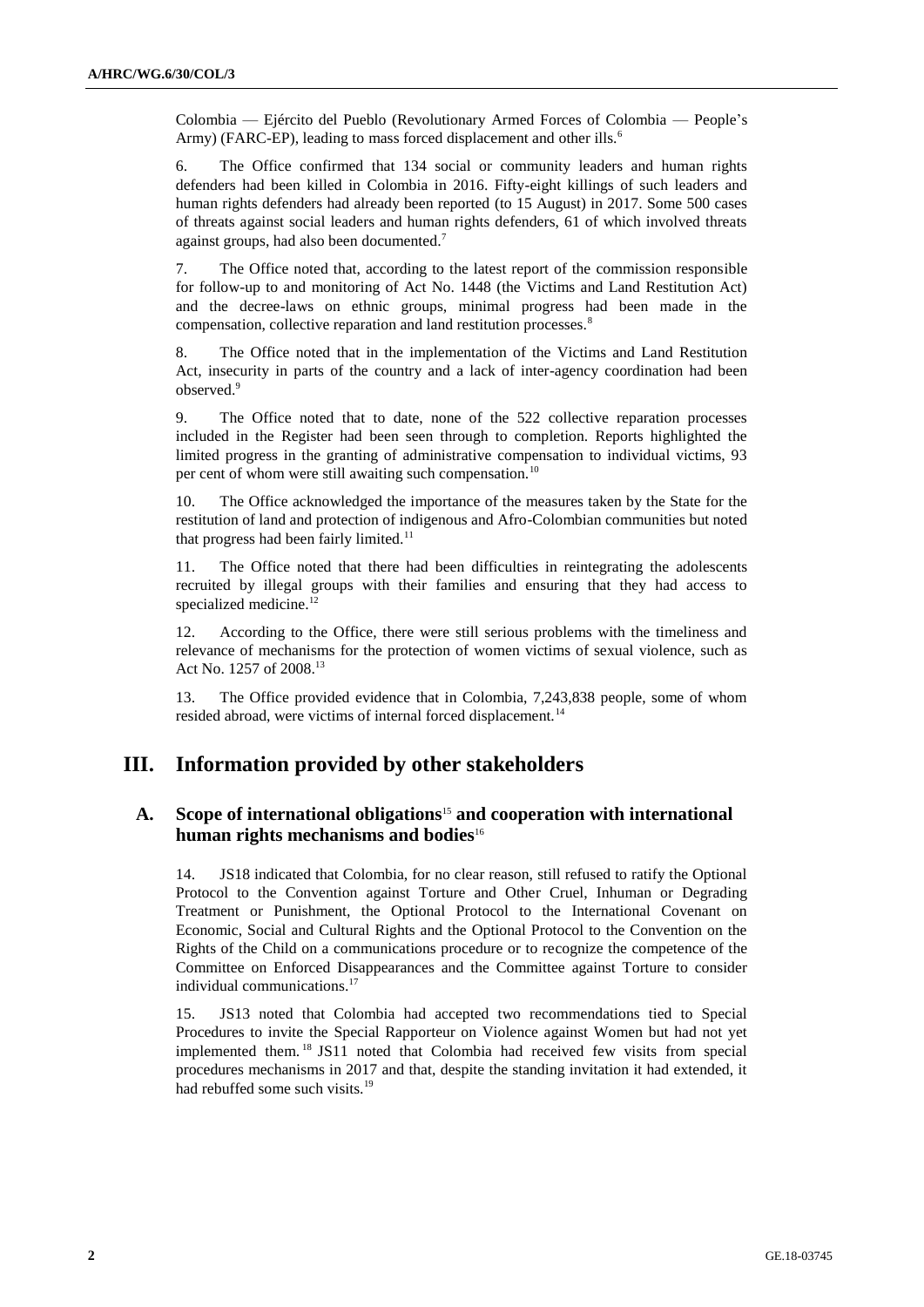## **B. National human rights framework**<sup>20</sup>

16. JS18 indicated that the Government and FARC-EP had signed a final agreement for ending the conflict and building a stable and lasting peace, so the recommendations of 2013 in that regard had been implemented. $21$ 

17. Proyecto Nasa acknowledged that the signature of the agreement on peacebuilding in Colombia had been a breakthrough.<sup>22</sup> JS11 welcomed the opportunities for the participation of civil society, even though the level of such participation was low.<sup>23</sup> The Inter-American Commission on Human Rights noted that peacebuilding was a prerequisite to the exercise and observance of human rights. $24$ 

18. JS27, referring to recommendations  $116.9-116.15^{25}$  and  $116.27<sup>26</sup>$  noted the delay in the legislative implementation of the peace agreement in Congress and the need for legislation to ensure that the terms of the Agreement are not altered.<sup>27</sup> AI was concerned that the definition of command responsibility breached applicable international law, and about some of the legislative measures implementing the Peace Agreement.<sup>28</sup>

19. JS26 noted the need to mobilize enough resources to finance the peace agreement and other urgent social reforms.<sup>29</sup>

## **C. Implementation of international human rights obligations, taking into account applicable international humanitarian law**

## **1. Cross-cutting issues**

## *Equality and non-discrimination*<sup>30</sup>

20. JS23 noted that Black, Afrodescendent, Palenquera and Raizal Peoples in Colombia faced long-standing systemic racial discrimination. Cities and regions with majority Afrodescendent populations had the least access to drinking water, health, and educational infrastructure. <sup>31</sup> OHRC-OU asked for the ratification of the Inter-American Convention against All Forms of Discrimination and Intolerance and the Inter-American Convention against Racism, Racial Discrimination and Related Forms of Intolerance.<sup>32</sup>

21. JS20 indicated that since the previous universal periodic review, there had been considerable progress in the recognition of the rights of lesbian, gay, bisexual and transgender persons, including the development of a large body of legislation and case law, but that there were obstacles to the enforcement of the law.<sup>33</sup>

22. JS18 stated that despite progress in the legal recognition of the rights of lesbian, gay, bisexual and transgender persons, public officials were prejudiced, and the rights of transgender people were still not guaranteed.<sup>34</sup>

23. JS6 reported that lesbian and bisexual women continued to suffer from a lack of protection and support from the State and that "corrective" rapes, administered as a "cure", were still common.<sup>35</sup>

## *Development, the environment, and business and human rights*<sup>36</sup>

24. JS18 stated that such designations as "mineral reserve areas", "rural, economic and social development areas" and "national strategic interest projects", used in land-use planning, had been adopted without input from local communities or a social and environmental impact assessment. It added that practices such as seismic exploration, wastewater injection and fracking had been allowed in the oil industry.<sup>37</sup>

25. JS11 indicated that drilling for oil and gas and the granting of mining concessions had had serious social and environmental effects, such as soil contamination, the loss of flora and fauna and severe water pollution. It added that in 2017, 21 departments in Colombia had rivers polluted by mercury from mining activities. <sup>38</sup> JS4 referred to the Macarena's Special Management Area as a territory affected by indiscriminate deforestation and to the environmental pressure placed on the ecosystem by high-impact economic activities such as the extraction of hydrocarbons.<sup>39</sup>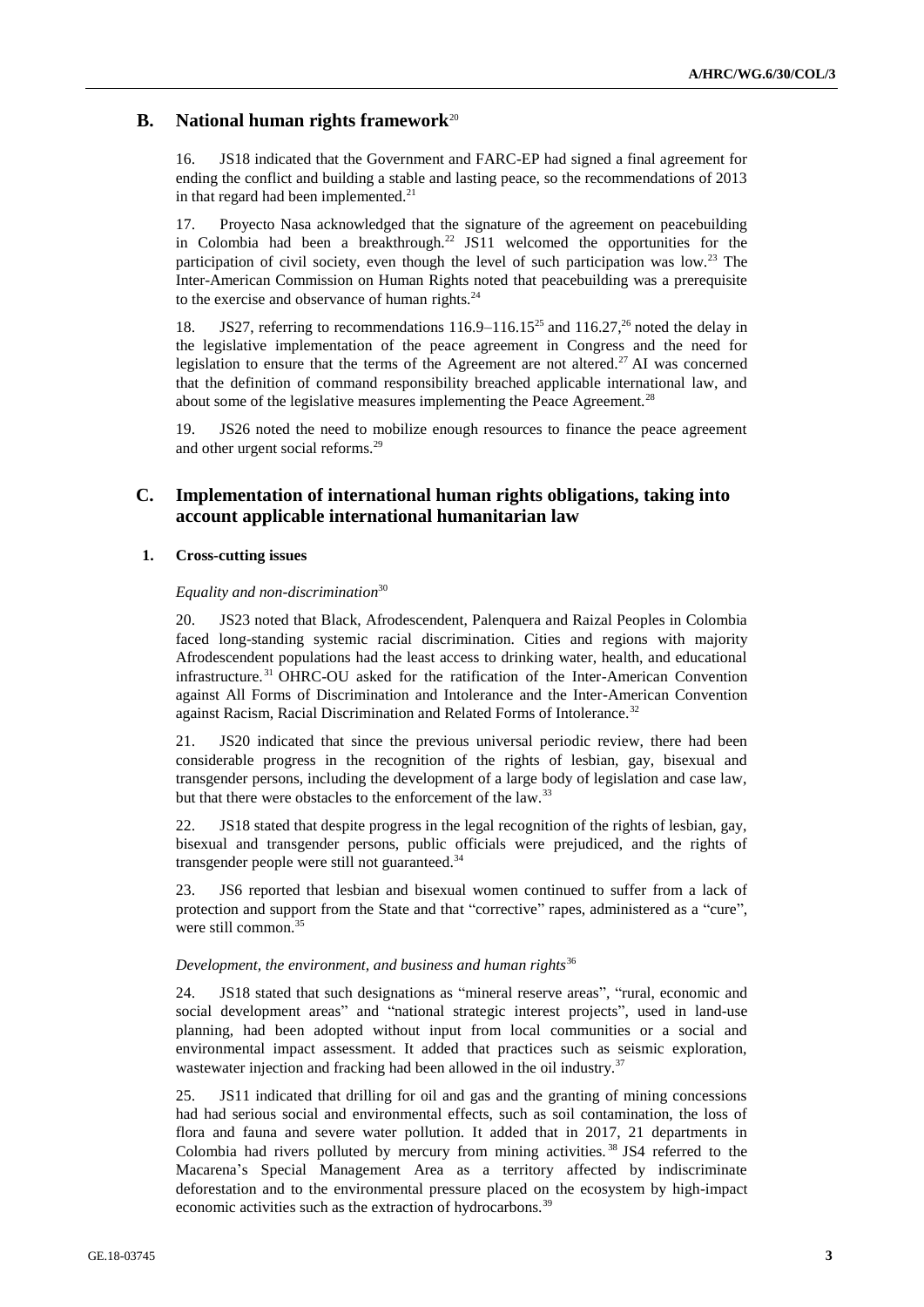26. With regard to recommendation 116.36,<sup>40</sup> JS27 indicated that the National Action Plan on Business and Human Rights had been adopted in 2015 but that for the moment the State's efforts had focused on the dissemination and adaptation of the Plan and that the evaluation mechanisms were incomplete.<sup>41</sup>

27. Guías Colombia stated that Colombia was the only country in the region to launch a public policy on business and human rights but added that further efforts should be undertaken to strengthen the capacities of those responsible for implementing public policies at the local level.<sup>42</sup>

#### *Human rights and counter-terrorism*

28. JS3 noted that, on the pretext of coordination with military and police forces, organizations such as the Counter-Terrorism Unit (now the National Organized Crime Directorate) had been co-opted, as those forces were responsible for investigations.<sup>43</sup>

## **2. Civil and political rights**

## *Right to life, liberty and security of person*<sup>44</sup>

29. MCCL stated that the euthanasia policy in the country was in tension with Colombia's human rights commitments.<sup>45</sup>

30. JS20 reported that 440 lesbian, gay, bisexual and transgender persons had been murdered between 2013 and 2016. At least 148 of those murders had been motivated by prejudice against the victim's sexual orientation. There had also been 365 cases of police violence against lesbian, gay, bisexual and transgender persons.<sup>46</sup>

31. JS18 stated that paramilitary activities were ongoing and that the demobilization of the Autodefensas Unidas de Colombia (United Self-Defence Forces of Colombia) had not included all the Forces' groups or ensured that their fighters were effectively reintegrated in society.<sup>47</sup> The Inter-American Commission on Human Rights noted that the violence arising from the armed conflict persisted.<sup>48</sup>

32. JS3 observed that although the Government denied the existence of paramilitary activity, indicating instead that "criminal gangs" were active in some areas, organized forces that were subjecting the civilian population to increasing levels of violence had been formed anew.<sup>49</sup> JS11 added that neo-paramilitary groups continued to commit serious mass violations of human rights and international humanitarian law and that in 2016 they had been present in 31 of the country's 32 departments.<sup>50</sup> JS7 identified post-demobilization paramilitary groups such as the Águilas Negras, the Rastrojos, the Autodefensas Gaitanistas de Colombia and La Empresa, which operated in Buenaventura.<sup>51</sup> JS14 referred to these groups in Apartadó district.<sup>52</sup>

33. JS22 expressed concern about the application of Act No. 1801 of 2016, which established the new National Police and Coexistence Code, particularly in connection with dispersing demonstrators and entering people's dwellings.<sup>53</sup> JS23 noted that in Buenaventura and Chocó, recent civil strikes had been met with disproportionate force by the Government.<sup>54</sup> JS17 encouraged Colombia to establish an automatic judicial procedure to verify the legality of use of force by officials.<sup>55</sup>

34. JS18 reported that there were records of around 595 arbitrary detentions carried out by agents of the State.<sup>56</sup> JS11 indicated that the number of enforced disappearances had decreased in recent years but that the phenomenon persisted. It criticized the way the term "enforced disappearance" had been defined in the Criminal Code.<sup>57</sup>

35. JS2 indicated that, as of September 2017, prisons were operating at 47.8 per cent over capacity and that although several prisons had been built, the increase in the rates of overcrowding had demonstrated the failure of the building programme.<sup>58</sup> JS18 added that despite the declaration of a state of emergency in the prison system in 2016, the health situation in the prisons was still delicate.<sup>59</sup>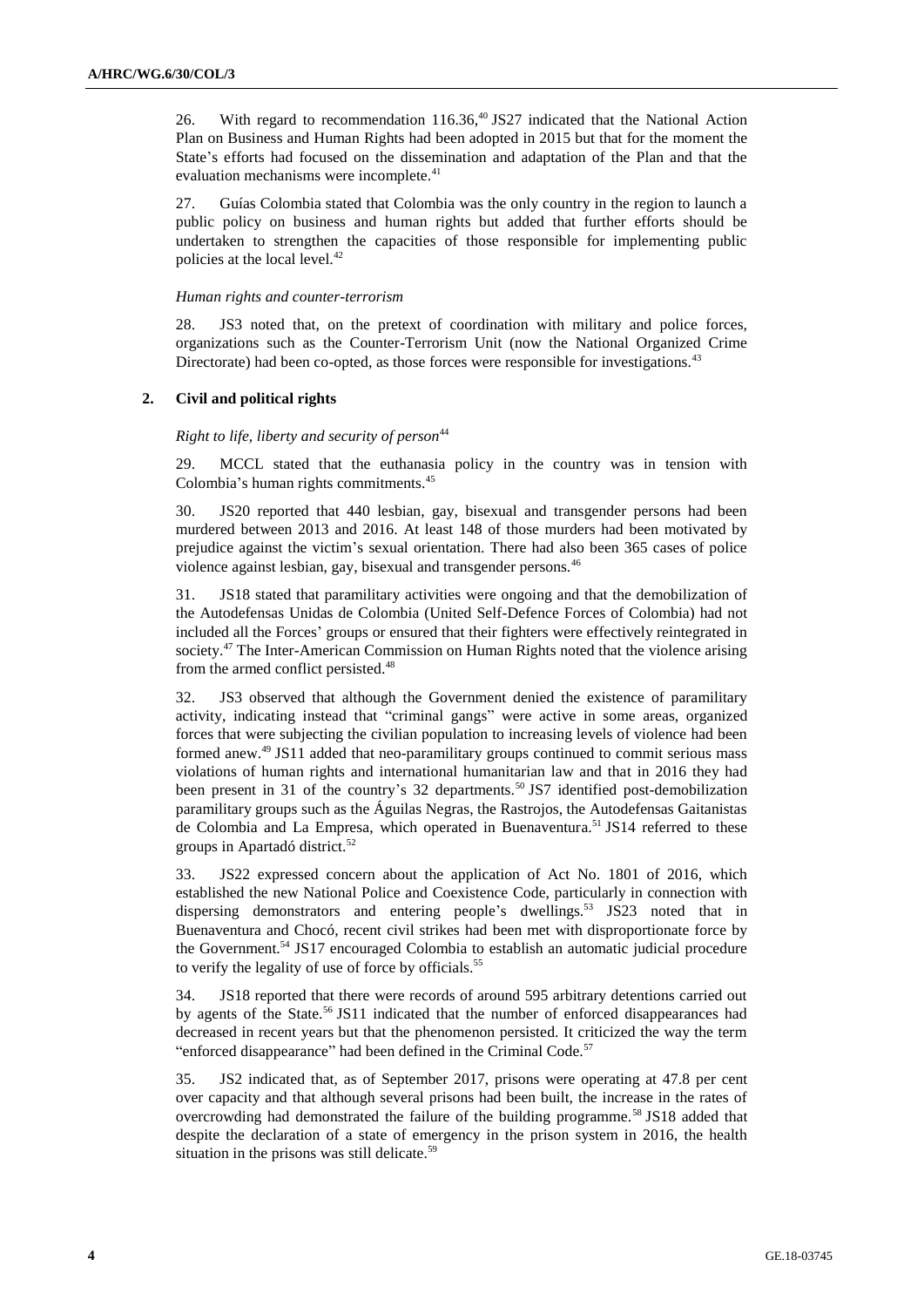36. JS20 stated that lesbian, gay, bisexual and transgender persons deprived of their liberty were victims of multiple forms of discrimination and violence and were faced with a health system that did not address their specific needs.<sup>60</sup>

37. JS21 noted the need for a fully independent mechanism mandated to inspect all places of detention, including police stations, juvenile detention centres and psychiatric hospitals.<sup>61</sup>

38. JS2 noted that torture was still an invisible criminal practice.<sup>62</sup> JS21 indicated that there were harmful judicial practices that led to the underreporting of cases of torture.<sup>63</sup> JS18 reported that between 2013 and 2016, 327 cases of torture had been identified. In 49.23 per cent of those cases, responsibility had rested with the State and in 3.36 per cent with guerrilla forces.<sup>64</sup>

#### *Administration of justice, including impunity, and the rule of law*<sup>65</sup>

39. JS18 reported that there were structural problems with the administration of justice, such as undue interference by senior government officials and attacks on prosecutors, judges, victims, witnesses and lawyers.<sup>66</sup> JS3 mentioned the privatization of justice and raised concerns about the special peace court.<sup>67</sup> Association Miraisme International referred to the involvement of members of the high courts in acts of corruption that had led to decisions, or non-decisions, that were in the interest of certain members of Congress.<sup>68</sup>

40. JS27 noted that as part of the implementation of the peace agreement, the Government had issued a decree-law that had reduced staffing levels at the Attorney General's Office considerably, a reduction that made it difficult to break up paramilitary groups.<sup>69</sup> JS20 stated that the Attorney General's Office had launched a programme to encourage investigations into crimes against lesbian, gay, bisexual and transgender persons, although there had as yet been no significant progress.<sup>70</sup>

41. L4L noted that lawyers had encountered difficulties in carrying out their profession independently, undermining the proper functioning of the judicial system.<sup>71</sup>

42. JS18 noted that in 2015 there had been reforms to the military criminal justice system that had sought to ensure that international law was not considered the applicable legal framework for the prosecution of members of the Armed Forces.<sup>72</sup> JS11 noted that military criminal courts had been given more power.<sup>73</sup>

43. HRW noted that Colombia had accepted recommendations about the "fight against impunity". Colombia had indeed made progress in prosecuting mid and low-level soldiers, but it had failed to prosecute senior army officers.<sup>74</sup> With regard to recommendations 115.5, 115.6, 116.69, 116.70, 117.8, 118.19, 118.22 and 118.25,<sup>75</sup> JS27 asserted that there had been no significant progress in the investigation of extrajudicial executions referred to as "false positives".<sup>76</sup>

44. AI stated that six years after the approval of the Law on Victims and Land Restitution, it had yet to be fully implemented.<sup>77</sup> Proyecto Nasa was concerned that only 2.4 per cent of the persons and groups listed in the Central Register of Victims had received reparation.<sup>78</sup>

45. Caribe Afirmativo indicated that the establishment of a truth, reconciliation and coexistence commission had been provided for in the peace agreement and that, as an institution, it should be represented throughout the country.<sup>79</sup>

#### Fundamental freedoms and the right to participate in public and political life<sup>80</sup>

46. IFO stated that Colombia retained a system of obligatory military service for male citizens, without any provisions allowing for conscientious objection. <sup>81</sup> JS18 noted that although the Constitutional Court had recognized the right of conscientious objection, the Government had not.<sup>82</sup>

47. JS22 noted that the Government should step up its efforts to guarantee freedom of opinion and expression. <sup>83</sup> Reporters Without Borders noted the dangers of exercising editorial independence in the media.<sup>84</sup>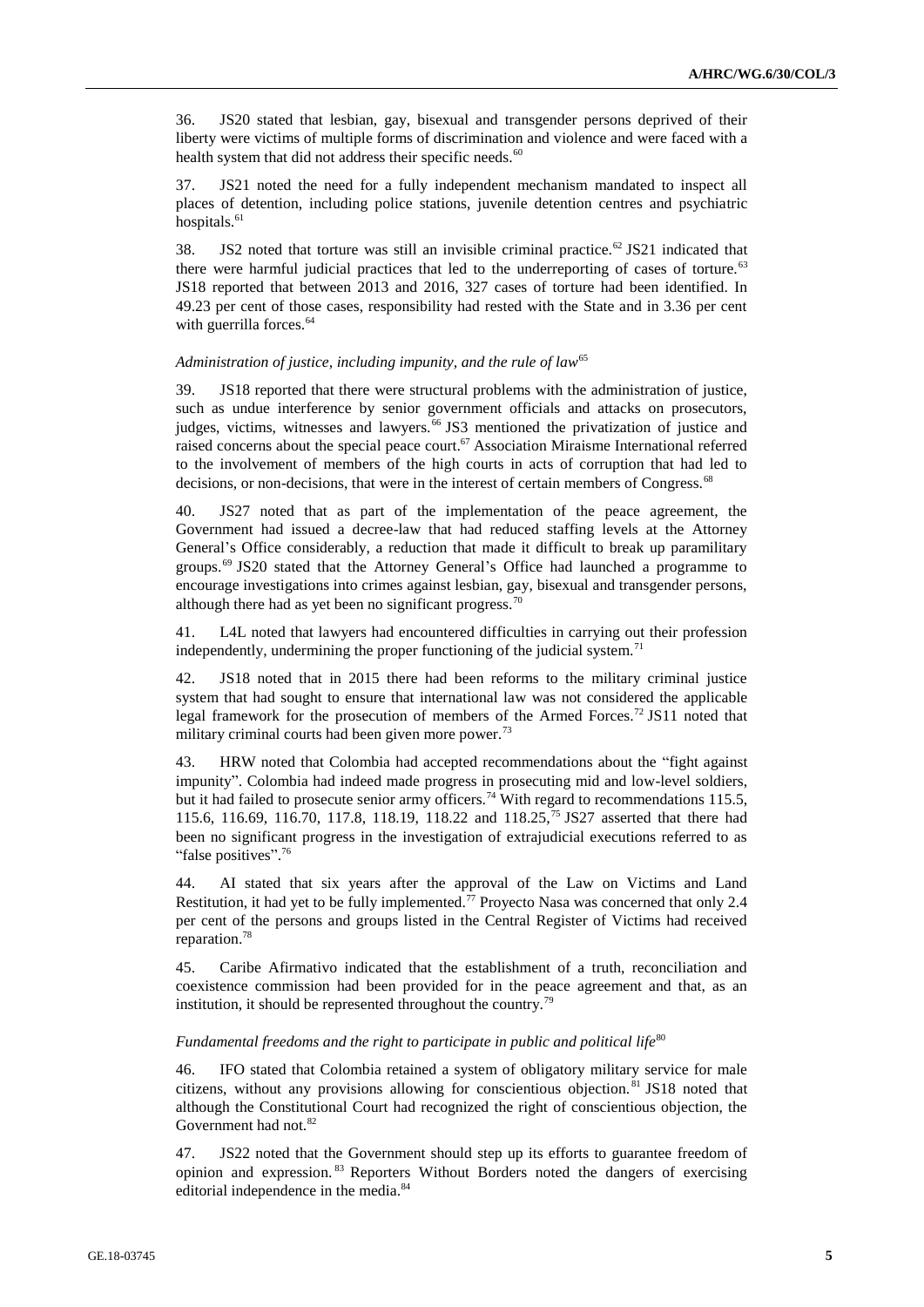48. CSW was concerned about intimidation, violence and killings targeting religious leaders and members of religious communities.<sup>85</sup>

49. JS12 stated that referendums enhanced civic participation.<sup>86</sup> JS3 noted that the people had rejected oil and mining projects in referendums but that, despite rulings by the Constitutional Court, the Government had questioned the legal validity of those referendums.<sup>87</sup> JS8 added that the Government wished to regulate them by imposing more stringent requirements. <sup>88</sup> JS10 noted that sentence T-445 of 2016 of the Constitutional Court had warned that popular consultations were obligatory.<sup>89</sup> In that regard, JS22 and JS12 expressed concern about the case of the Colosa mining project in Tolima.<sup>90</sup>

50. JS3 stated that Colombian legislation still provided for the criminalization of forms of social protest.<sup>91</sup> JS22 noted that national strikes and demonstrations were common throughout the country and that complaints had been lodged against the forces of law and order.<sup>92</sup>

51. JS18 reported that Colombia had not complied with recommendations concerning human rights defenders and that attacks on human rights defenders and social leaders had become more common. Between 2013 and 2017, there had been at least 276 killings and 164 attacks.<sup>93</sup> JS11 noted that the majority of the killings had occurred in rural areas and that most of those killed had been defenders of the right to land, victims and members of victim-support organizations and peacebuilding activists.<sup>94</sup>

52. JS2 indicated that 91 per cent of the killings of human rights defenders remained unpunished and that 51 human rights defenders had been killed from January to June 2017.<sup>95</sup> JS27 added that government officials had claimed that people were issuing threats against themselves, thereby keeping investigations from advancing.<sup>96</sup>

53. CCUKGL noted an increase in violence against and killings of human rights lawyers, and some lawyers had abandoned emblematic cases.<sup>97</sup> Reporters Without Borders referred to the killings of journalists in Colombia.<sup>98</sup> CIVICUS and ITUC noted that the trade unionists were subject to threats and targeted assassinations.<sup>99</sup>

54. AI noted that the Colombian protection mechanism, headed by the National Protection Unit, had provided protection measures to thousands of people in situations of risk, and made progress in adopting a protocol for implementing a collective protection plan. <sup>100</sup> JS18, for its part, observed that the Unit had not adjusted its risk assessment indicators, was characterized by bureaucratic procedures that hindered action and had no protection programmes suited to the needs of the population at risk.<sup>101</sup> CCUKGL stated that the national protection scheme was inadequate to protect lawyers. <sup>102</sup> Caribe Afirmativo stated that lesbian, gay, bisexual, transgender and intersex leaders had not been provided with effective protection.<sup>103</sup>

55. Association Miraisme International mentioned the need for electoral reform that would lead to greater transparency in voting and vote-counting.<sup>104</sup>

## *Prohibition of all forms of slavery*<sup>105</sup>

56. JS12 noted that poverty and the advance of extractive industries had led to changes in the lives of indigenous women, who migrated to the cities, where they experienced extreme poverty and labour or sexual exploitation.<sup>106</sup>

57. JS1 noted that the trafficking of children for sexual purposes was a serious problem. High rates of children were trafficked for sexual purposes in areas with tourism and large extractive industries.<sup>107</sup>

## *Right to privacy and family life*<sup>108</sup>

58. JS19 noted that despite the policy of registering all children at birth, a policy implemented with the help of numerous campaigns, not all children were officially registered, in particular indigenous children, children of African descent and children living in rural areas.<sup>109</sup>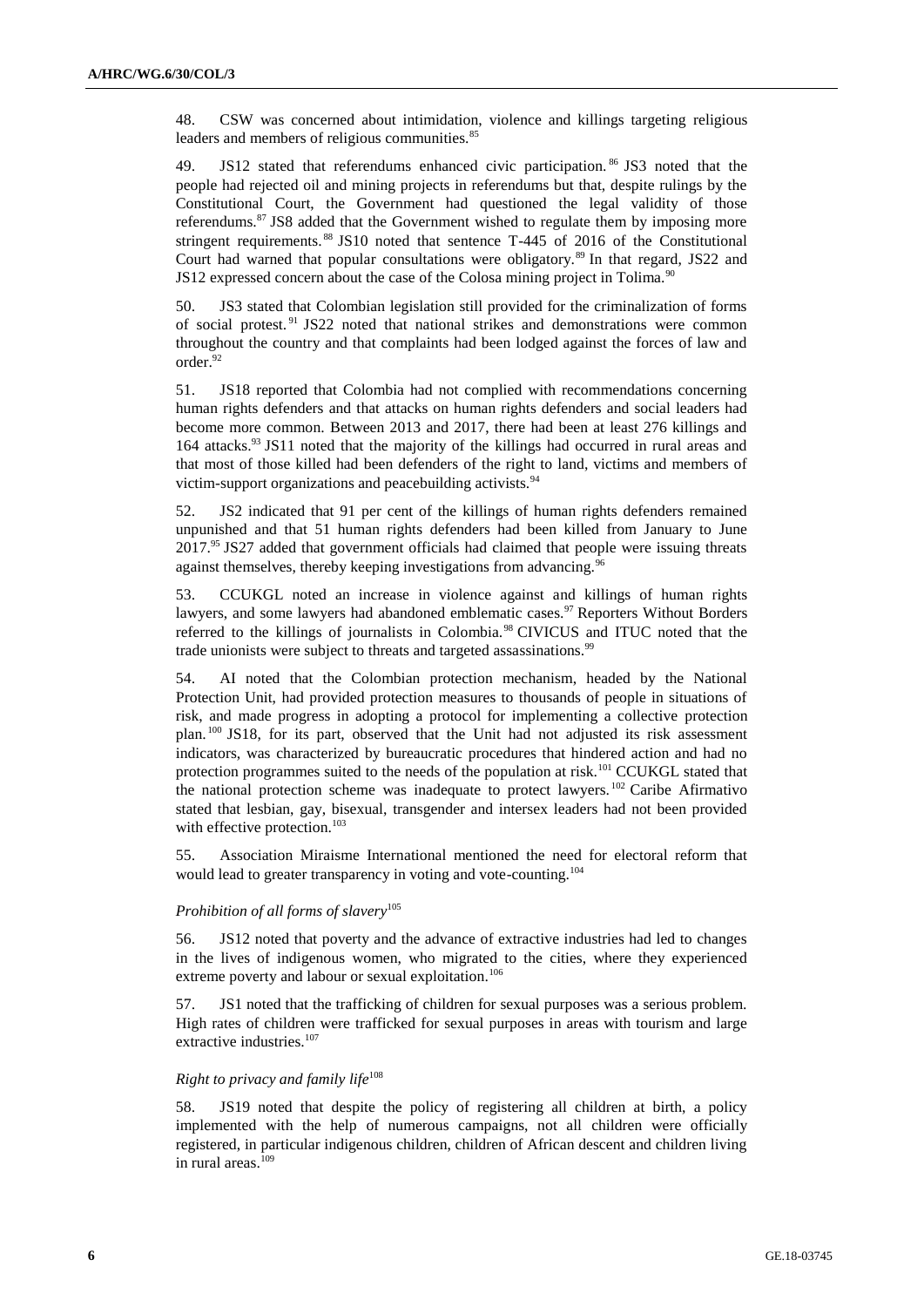59. JS18 referred to the illegal use of State intelligence and observed that the State had sophisticated and invasive spying tools and computerized systems for storing data on the country's people without sufficient safeguards. $110$ 

60. JS15 stated that Colombia had adopted an Intelligence and Counterintelligence Law, which regulated intelligence and counterintelligence activities, including "monitoring the electromagnetic spectrum", allowing expansive interpretations in which communication surveillance can be undertaken. $111$ 

61. JS15 noted that the National Code of Police and Coexistence gave far-reaching powers to the police without appropriate controls, including several provisions that have negative implications to the right to privacy.<sup>112</sup>

## **3. Economic, social and cultural rights**

## *Right to work and to just and favourable conditions of work*<sup>113</sup>

62. JS18 noted that working conditions were difficult and that unemployment, at 8.9 per cent, was very high. Rural youth unemployment was 54 per cent, and 25.6 per cent of rural youth neither studied nor worked.<sup>114</sup> JS17 noted that under some circumstances the "libreta militar" was required to acquire a job, barring rights to work.<sup>115</sup>

63. JS3 indicated that the Comprehensive National Programme for the Substitution of Crops Used for Illicit Purposes was not coordinated with the Comprehensive Rural Reform, failed to involve the communities affected and did not address the needs of campesino, indigenous and black communities. <sup>116</sup> Dominicans for Justice and Peace (Order of Preachers) stated that the Programme was not operational anywhere in the Catatumbo Basin. $117$ 

#### *Right to social security*

64. JS18 noted that Colombia had a social security system that had been stripped of its essence — pension entitlements for all — by incorporating those entitlements into a market-based system.<sup>118</sup>

65. JS26 noted that the effects of unstable employment and the failure to design policies to combat it were evident in the pension system, as less than 40 per cent of people over the age of 65 had a pension.<sup>119</sup>

## *Right to an adequate standard of living*<sup>120</sup>

66. JS11 stated that poverty levels had increased in 2016, after a period of decline between 2002 and 2015. Although the Government had decided to give priority to measures to tackle poverty, its failure to follow through had resulted in mass protests on the Pacific coast and in Chocó, where 62.8 per cent of the population, a majority of which was of African or indigenous descent, lived below the poverty line.<sup>121</sup> JS26 indicated that although levels of multidimensional poverty had fallen since 2010, the gap between urban and rural areas had widened.<sup>122</sup>

67. JS26 noted that Colombia was the second most unequal country in the world's most unequal region.<sup>123</sup> JS2 stated that as a result of structural inequality, campesino, indigenous and black families suffered more than other families from malnutrition and the lack of access to education and health care.<sup>124</sup>

68. JS16 indicated that the Government had sponsored Act No. 1776 establishing rural, economic and social development areas; various sectors, however, had expressed opposition to the Act because of the harmful effects it would have on campesinos.<sup>125</sup>

69. JS16 stated that there was a considerable difference between the provision of water in urban areas and the provision in rural areas.<sup>126</sup> JS25 added that large cities such as Buenaventura did not have potable water on a permanent basis.<sup>127</sup>

70. JS16 noted that although public investment in housing had increased between 2010 and 2015, the increase had not benefited the most vulnerable population groups because of a trend towards reducing expenditures on housing subsidies for families.<sup>128</sup>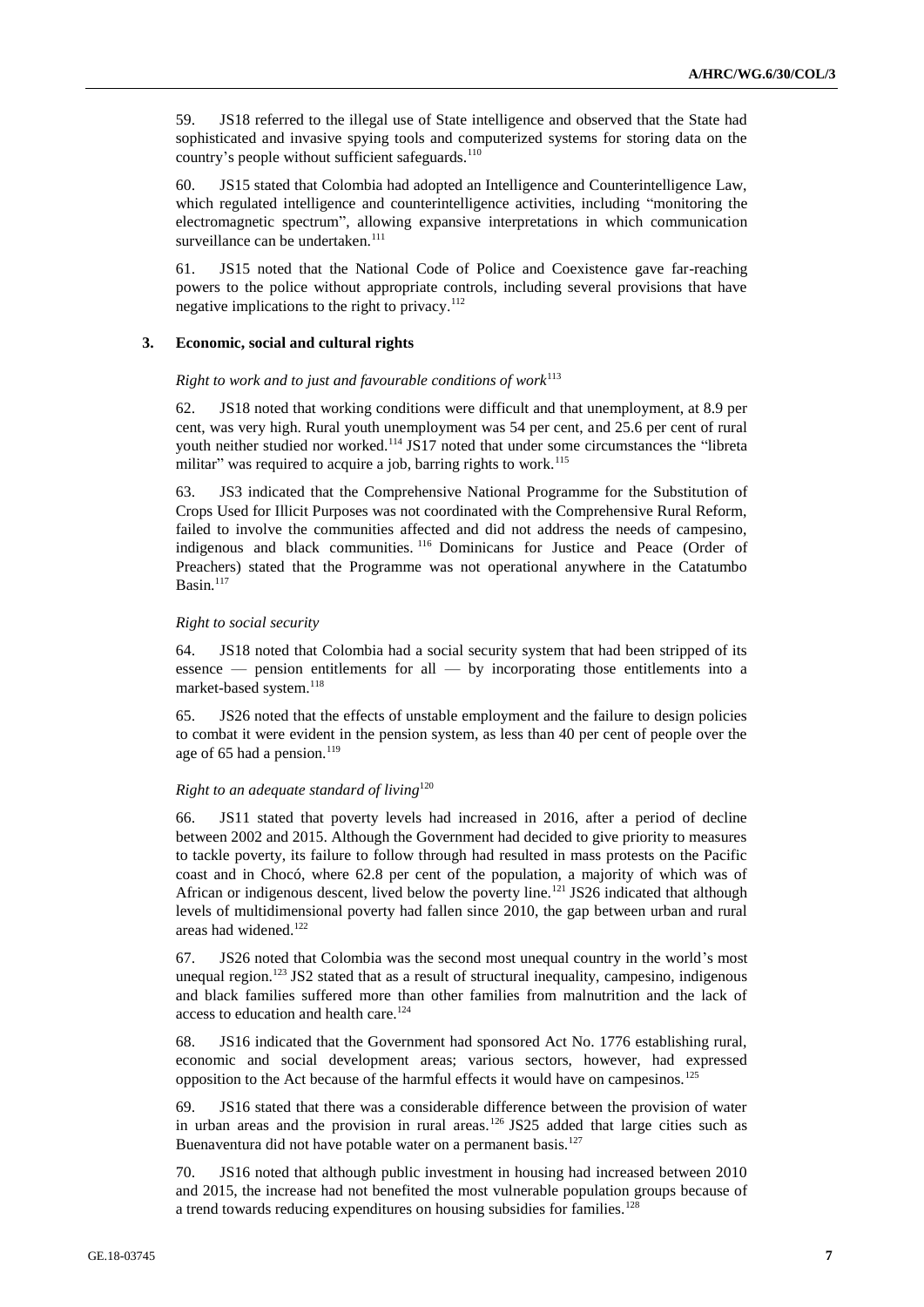71. JS18 observed that food security and sovereignty had been affected by free trade agreements and the emphasis on agro-industrial crops grown for export, and expressed concern about deaths caused by hunger. In La Guajira alone, 66 indigenous Wayuu children had died of hunger between January and November 2016.<sup>129</sup>

## **Right to health**<sup>130</sup>

72. JS18 indicated that breaches of the right to health, caused by the unavailability of health services, their poor quality and their inaccessibility, were ongoing and that although the Statutory Act on Health recognized health as a right, it did not ensure that that right could be exercised.<sup>131</sup>

73. JS24 stated that there had been a drop in maternal mortality and in mortality in children under the age of 1 but that the mortality rates for such children were 1.5 times higher in rural areas than in urban areas. Although Act No. 1438 on the Ten-year Public Health Plan 2012–2021 had created the "Healthy Lifestyles and Conditions" programme and there were regulations on processed foods, the regulations were not known to the public.<sup>132</sup>

74. ADF International stated that Colombia must focus on helping women get through pregnancy and childbirth safely.<sup>133</sup>

75. JS20 stated that the only way for transgender persons to gain access to safe methods of physical transitioning within the health system was to accept a psychiatric diagnosis of gender dysphoria.<sup>134</sup>

#### *Right to education*<sup>135</sup>

76. JS19 welcomed the intensified efforts Colombia had made to educate minorities and combat the poverty they faced by, for example, implementing full-day school schedules and school meal programmes; the differences in the launch of those initiatives in urban and rural areas were troubling, however.<sup>136</sup> JS18 noted that the illiteracy rate in rural areas was twice as high as in urban areas.<sup>137</sup>

77. JS20 stated that although the implementing regulations of the School Harmony Act had been in place since 2013, it was largely not applied by the country's 95 certified education secretariats.<sup>138</sup>

78. JS25 noted that although education was treated as a priority in the National Development Plan 2014–2018, that prioritization was not reflected in the same way in the countryside as in the city.<sup>139</sup>

79. JS17 encouraged the education authorities to teach peace values and peace tools, at all levels of education, in order to fulfil SDGs 4.7 and 4.A.<sup>140</sup>

80. Caribe Afirmativo indicated that the education secretariats of several departments had no plans for the prevention of discrimination on grounds of sexual orientation, gender identity or gender expression.<sup>141</sup>

#### **4. Rights of specific persons or groups**

 $Women$ <sup>142</sup>

81. Association Miraisme International noted that historical discrimination against women, which could still express itself in violence, had not been overcome.<sup>143</sup> JS16 indicated that there had been delays in the implementation of the sectoral policy on gender equity and that various forms of discrimination and violence against women were still prevalent.<sup>144</sup> With regard to recommendation  $116.41$ ,<sup>145</sup> JS27 noted that a programme on gender equality in the labour market had been developed but that it was not well known.<sup>146</sup>

82. With regard to recommendations 115.1 and 115.2,<sup>147</sup> Caribe Afirmativo noted that Act No. 1719, which set out guidelines for investigating sexual offences, had been adopted, followed by Act No. 1761, which defined femicide as a specific crime, but that there was little connection between the two Acts.<sup>148</sup> AI noted that the effective application of these laws was not guaranteed throughout the country and the institutional culture had not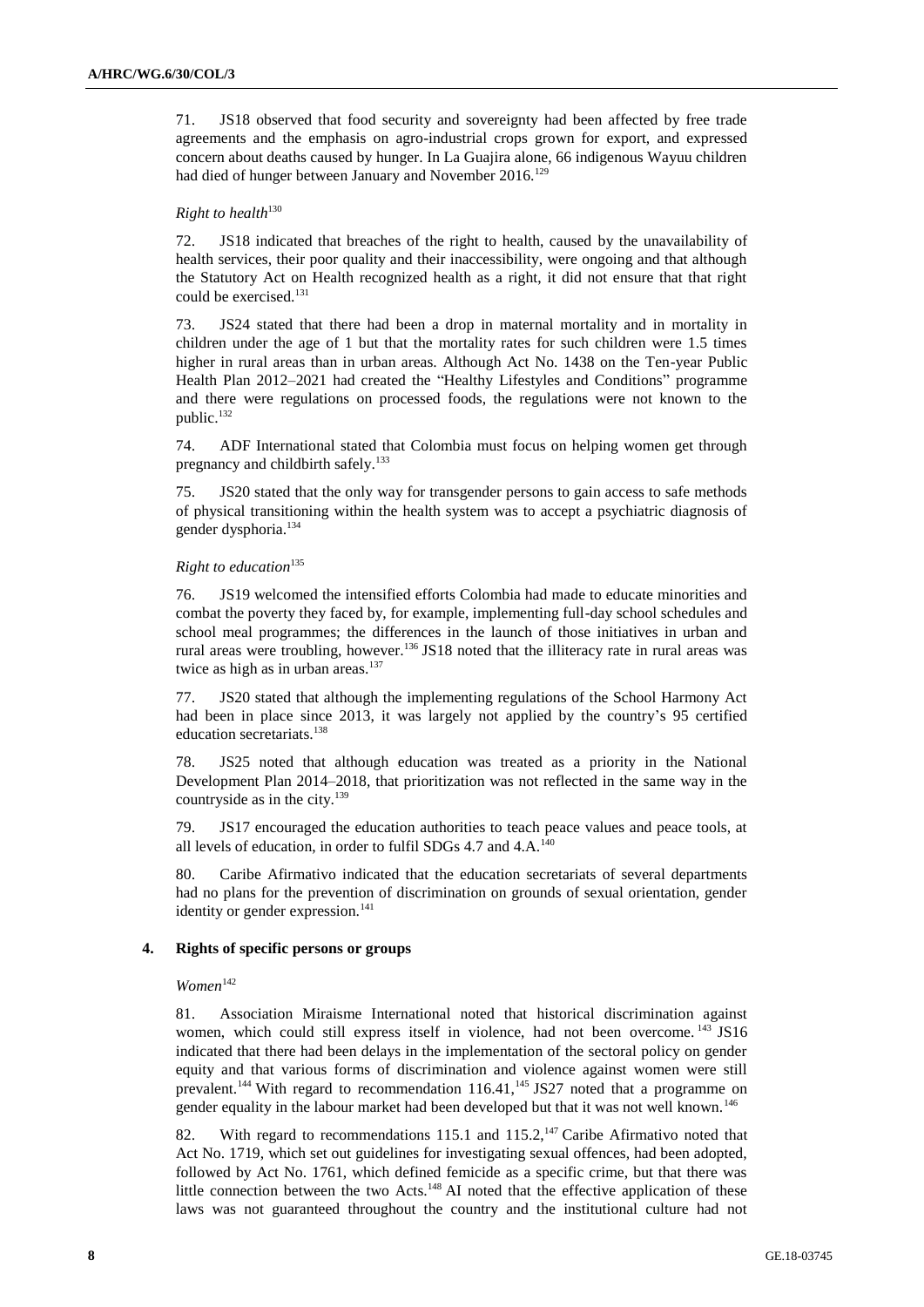changed to avoid the re-victimization of women victims of gender-based violence.<sup>149</sup> JS23 noted that Colombia had taken steps to implement Resolutions of 2016 regarding the Protocol of Investigation and Prosecution of Sexual Violence by the Attorney General, but inadequate implementation had left many victims, and particularly Afro-Colombian women, without protection.<sup>150</sup>

83. JS18 stated that sexual and domestic violence and femicide were still common.<sup>151</sup> JS13 noted that Colombia's response to violence against women was highly dependent upon the institution of the Family Commissioners office (FC), which was overburdened, underfunded, and flawed in its institutional design. <sup>152</sup> JS13 reported widely on all the institutional difficulties faced by the  $FCs$ .<sup>153</sup>

84. JS18 stated that despite the system of electoral quotas, women still held no senior leadership positions in the Government and that in 2014 women had held only 19 per cent of the seats in the country's elected governing bodies.<sup>154</sup>

#### *Children*<sup>155</sup>

85. JS19 welcomed the amendments to the Code on Children and Adolescents, as part of which the role of the police had been expanded to include conducting internal checks of special care facilities.<sup>156</sup>

86. JS21 stated that although the juvenile justice system was ideologically sound, it had been affected by such vacuums as the lack of a governing body.<sup>157</sup>

87. JS1 noted that the Colombian national legal framework correctly reflected international standards to address sexual exploitation of children. Colombia had advanced laws to combat the sexual exploitation of children in the context of travel and tourism.<sup>158</sup> JS25 expressed concern about the inadequacy of campaigns against sexual violence in the media.<sup>159</sup>

88. JS24 stated that Colombian children and adolescents continued to suffer from violence and was critical of the services provided to address sexual exploitation.<sup>160</sup> JS1 identified the groups of children at risk of sexual exploitation and the places of exploitation of children in prostitution. <sup>161</sup> JS7 provided information on sexual violence in Buenaventura.<sup>162</sup>

89. GIEACPC noted that corporal punishment of children in Colombia was lawful at home, and that the prohibition in schools in indigenous communities required confirmation in legislation. $163$ 

90. JS24 referred to the plight of adolescents extricated from the armed conflict involving FARC-EP.<sup>164</sup> JS27 noted the problems in the programmes for the reintegration of children and adolescents who were leaving FARC-EP and mentioned the situation of children in the armed groups that had taken the place of paramilitary organizations.<sup>165</sup>

91. JS24 noted the increase in the numbers of teenage pregnancies and births, pointing out that between 20 and 45 per cent of students who dropped out of school did so for reasons related to pregnancy.<sup>166</sup>

92. JS24 indicated that despite recent increases in the availability of early childhood programmes, less than half of children under the age of 6 attended such programmes.<sup>167</sup>

93. JS7 stated that children in Buenaventura grew up without being able to exercise their right to a healthy environment.<sup>168</sup>

## *Persons with disabilities*<sup>169</sup>

94. AI welcomed Colombia's ratification of the Convention on the Rights of Persons with Disabilities. It noted that the greatest challenges facing Colombia in this regard were to guarantee inclusive education throughout the country, unrestricted recognition of the legal capacity of persons with disabilities, effective enjoyment of sexual and reproductive rights for women and girls with disabilities, and full social inclusion.<sup>170</sup>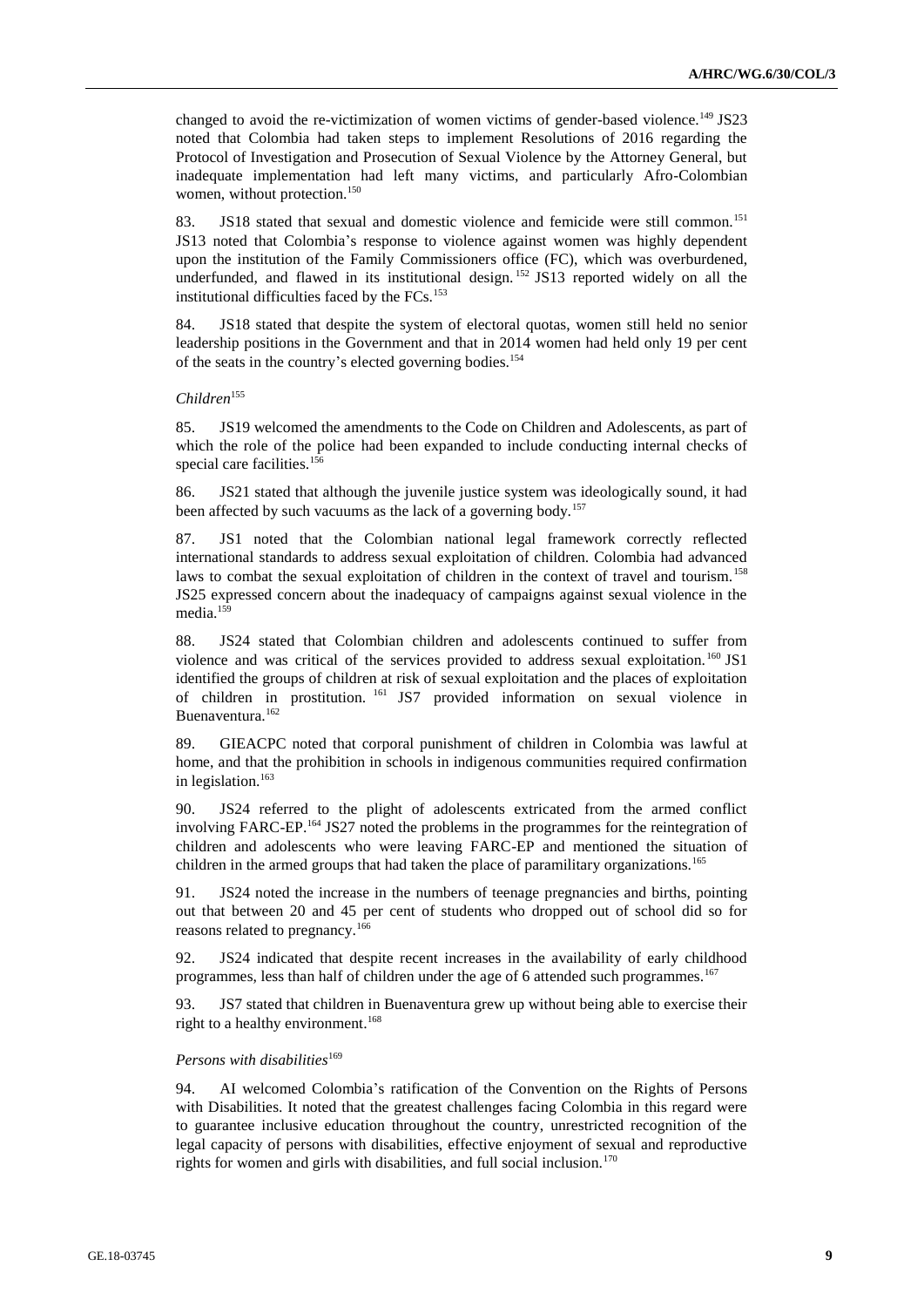95. JS18 indicated that despite the progress made in legislation and jurisprudence, the implementing regulations of the Disability Act (2013) had not been adopted. Nor had Decree No. 2107 (2016) or resolution No. 1904 (2017) been implemented.<sup>171</sup>

96. JS25 stated that the few recreational areas to be found in urban and rural areas did not take into consideration the special requirements of children with disabilities.<sup>172</sup>

#### *Minorities and indigenous peoples*<sup>173</sup>

97. JS8 reported that 58 indigenous people had been killed against the backdrop of the peace process.<sup>174</sup> JS11 added that indigenous and Afro-Colombian peoples continued to be victims of the various armed groups.<sup>175</sup> JS27 noted that despite the special protection orders issued by the Constitutional Court, people of indigenous and African descent continued to endure grave violations.<sup>176</sup>

98. Akabadura noted that the nomadic Nukak people were at serious risk of physical and cultural extinction, which was due in large part on the disproportionate impact on them of the armed conflict. The Ethnic Chapter in the Final Agreement established a special agreement with specific obligations with regard to the Nukak people.<sup>177</sup> Proyecto Nasa indicated that the indigenous Nasa community was at risk of disappearing.<sup>178</sup>

99. JS16 referred to the deaths of children from the Wayuu ethnic community in the department of La Guajira.<sup>179</sup> HRW noted that the Wayuu indigenous people continued to suffer from high death rates due to malnutrition.<sup>180</sup>

100. JS8 noted that the national Government had issued more than 30 legislative decrees without any prior consultation and had sought to regulate the right to consultation by limiting the scope of the International Labour Organization Indigenous and Tribal Peoples Convention, 1989 (No. 169), and the case law of the Constitutional Court. <sup>181</sup> JS11 mentioned the lack of consultations in mining areas.<sup>182</sup>

101. JS18 stated that the lack of legal recognition of the territorial rights of ethnic peoples posed a threat to their ancestral ownership rights.<sup>183</sup> JS11 provided information on the delay in awarding title to or expanding indigenous reservations and the collective land of persons of African descent.<sup>184</sup>

102. Unión de Médicos Indígenas Yageceros de la Amazonía Colombiana called on the Government to support the construction and operations of comprehensive health centres with therapeutic spaces for the mental and physical rehabilitation of indigenous women victims of the armed conflict.<sup>185</sup>

103. JS22 noted that there had been allegations of violations of the human rights of people of African descent.<sup>186</sup> JS11 indicated that communities of people of African descent had been declared at high risk but that little progress towards protecting them from the risks they faced had been made.<sup>187</sup>

104. JS18 stated that Afro-Colombian and indigenous populations were not adequately represented in forums for political participation and that Afro-Colombian women accounted for less than 1 per cent of the members of the country's decision-making bodies.<sup>188</sup>

## *Migrants, refugees, asylum seekers and internally displaced persons*<sup>189</sup>

105. The Inter-American Commission on Human Rights expressed concern about the ongoing humanitarian crisis stemming from the forced population movements caused by the activities of the armed groups that had emerged after the demobilization of paramilitary organizations.<sup>190</sup>

106. JS18 indicated that forced displacement had continued and was on the rise.<sup>191</sup> JS11 stated that Colombia had 7.4 million displaced persons, the highest figure in the world, and that indigenous and Afro-Colombian populations had been affected disproportionately by the phenomenon.<sup>192</sup>

107. Constituyente de Exiliados/as Políticos/as stated that the hundreds of thousands of victims in individual or collective exile were a case of forced displacement abroad.<sup>193</sup> JS9 noted that Colombia had left the responsibility of their citizens to other countries.<sup>194</sup>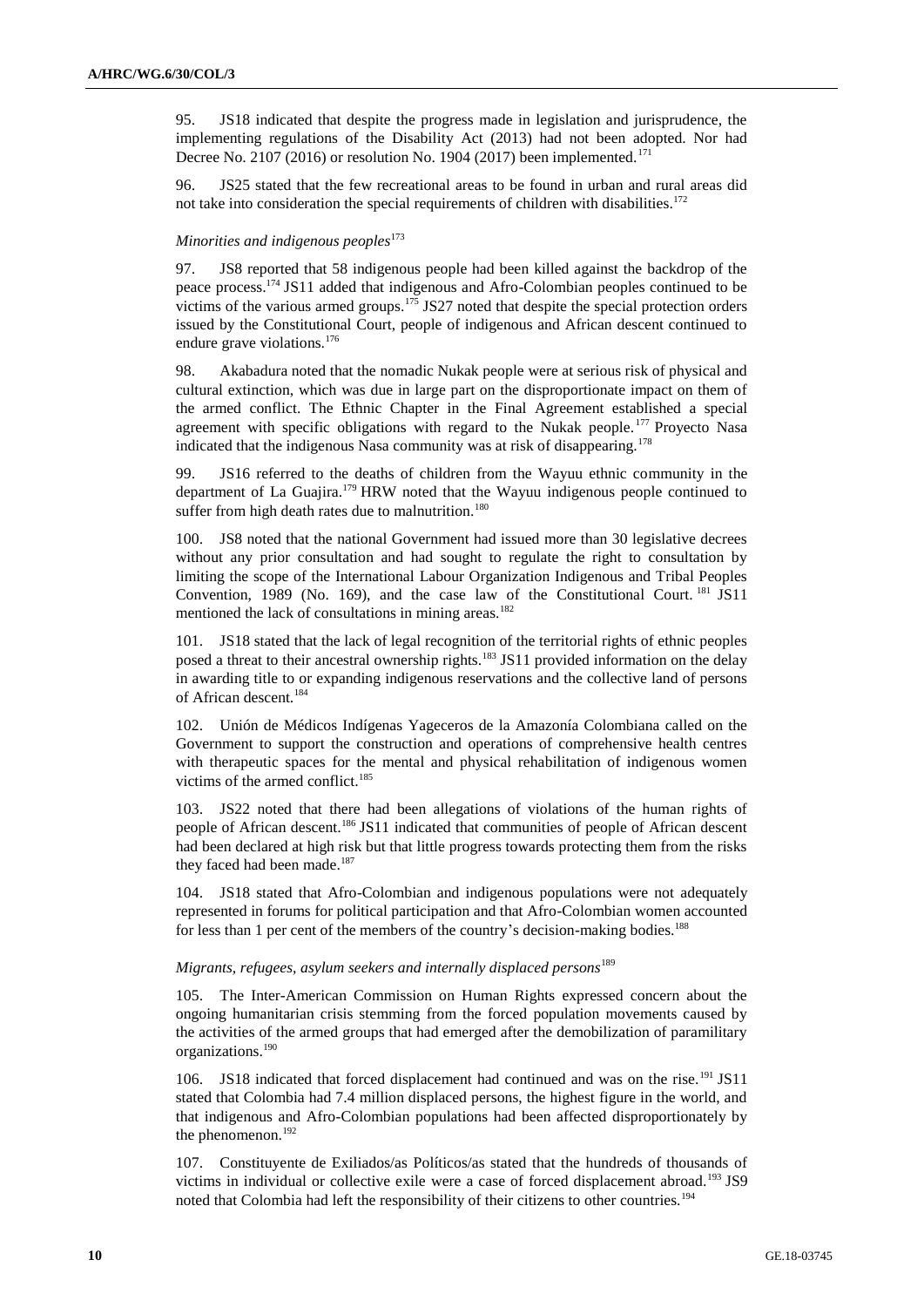## *Stateless persons*

108. JS5 commended Colombia for acceding to the 1961 Convention on the Reduction of Statelessness in 2014; however, it noted that Colombia had only signed the 1954 Convention relating to the Status of Stateless Persons.<sup>195</sup> With regard to recommendation 116.1,<sup>196</sup> JS27 indicated that there was not a statelessness determination procedure and that statelessness arose from limitations on birthright citizenship.<sup>197</sup>

109. JS5 referred to the factors heightening the risk of statelessness such as, nonautomatic naturalization procedure, lack of institutional capacity, discrimination or the lack of a formal statelessness determination procedure.<sup>198</sup>

## *Notes*

| $\frac{1}{1}$ The stakeholders listed below have contributed information for this summary; the full texts of all |
|------------------------------------------------------------------------------------------------------------------|
| original submissions are available at: www.ohchr.org. (One asterisk denotes a national human rights              |
| institution with "A" status).                                                                                    |
| Civil society                                                                                                    |

| Individual submissions:  |                                                               |
|--------------------------|---------------------------------------------------------------|
| <b>ADF</b> International | ADF International (Switzerland);                              |
| AI                       | Amnesty International (United Kingdom of Great Britain and    |
|                          | Northern Ireland);                                            |
| Akubadaura               | Comunidad de Juristas Akubadaura (Colombia);                  |
| AMI                      | Association Miraisme International (Switzerland);             |
| <b>CCUKLG</b>            | Colombian Caravana UK Lawyers Group (United Kingdom of        |
|                          | Great Britain and Northern Ireland);                          |
| <b>CEPEC</b>             | Constituyente de Exiliados/as Políticos (Belgium);            |
| <b>CIVICUS</b>           | World Alliance for Citizen Participation (South Africa);      |
| <b>COCAF</b>             | Corporación Caribe Afirmativo (Colombia);                     |
| <b>CSW</b>               | Christian Solidarity Worldwide (United Kingdom of Great       |
|                          | Britain and Northern Ireland);                                |
| DI                       | Derechos Indígenas (United States of America);                |
| Dominicans for J&P       | Dominicans for Justice and Peace (Switzerland);               |
| <b>FLD</b>               | Front Line Defenders (Ireland);                               |
| <b>GIEACPC</b>           | Global Initiative to End All Corporal Punishment of Children  |
|                          | (United Kingdom of Great Britain and Northern Ireland);       |
| Guías Colombia           | Guías Colombia en Empresas, Derechos Humanos y Derecho        |
|                          | Internacional Humanitario (Colombia);                         |
| <b>HRW</b>               | Human Rights Watch (Switzerland);                             |
| <b>IHRC-OU</b>           | International Human Rights Clinic (United States of America); |
| <b>IFOR</b>              | International Fellowship of Reconciliation (Colombia);        |
| <b>ITUC</b>              | International Trade Union Confederation (Switzerland);        |
| L4L                      | Lawyers For Lawyers (Colombia);                               |
| <b>MCCL</b>              | Minnesota Citizens Concerned for Life Education Fund          |
|                          | (United States of America);                                   |
| Pax Romana               | Pax Romana (International Catholic Movement for Intellectual  |
|                          | and Cultural Affairs and International Movement of Catholic   |
|                          | Students)-(Switzerland);                                      |
| PROYECTO NASA            | Asociación de cabildos indígenas de Toribio, Tacueyo y San    |
|                          | Francisco "Proyecto Nasa" (Colombia);                         |
| <b>RSF-RWB</b>           | Reporters Without Borders International (France);             |
| <b>UMIYAC</b>            | Unión de Médicos Indígenas Yageceros de la Amazonía           |
|                          | Colombiana (Colombia);                                        |
| Joint submissions:       |                                                               |
| JS1                      | Joint submission 1 submitted by: Renacer (ECPAT               |
|                          | Colombia); ECPAT International (Thailand);                    |
| JS <sub>2</sub>          | Joint submission 2 submitted by: Red de Hermandad y           |
|                          |                                                               |
|                          | Solidaridad (REDHED)-(Colombia);                              |
| JS3                      | Joint submission 3 submitted by: Congreso de los Pueblos-     |
|                          | (Colombia);                                                   |
| JS4                      | Joint submission 4 submitted by: VIVOS vzw BE -Union of       |
|                          | Workers of the Energy of Colombia (SINTRAELECOL);             |
|                          | Union of Workers of the Coal Industry (SINTRACARBÓN);         |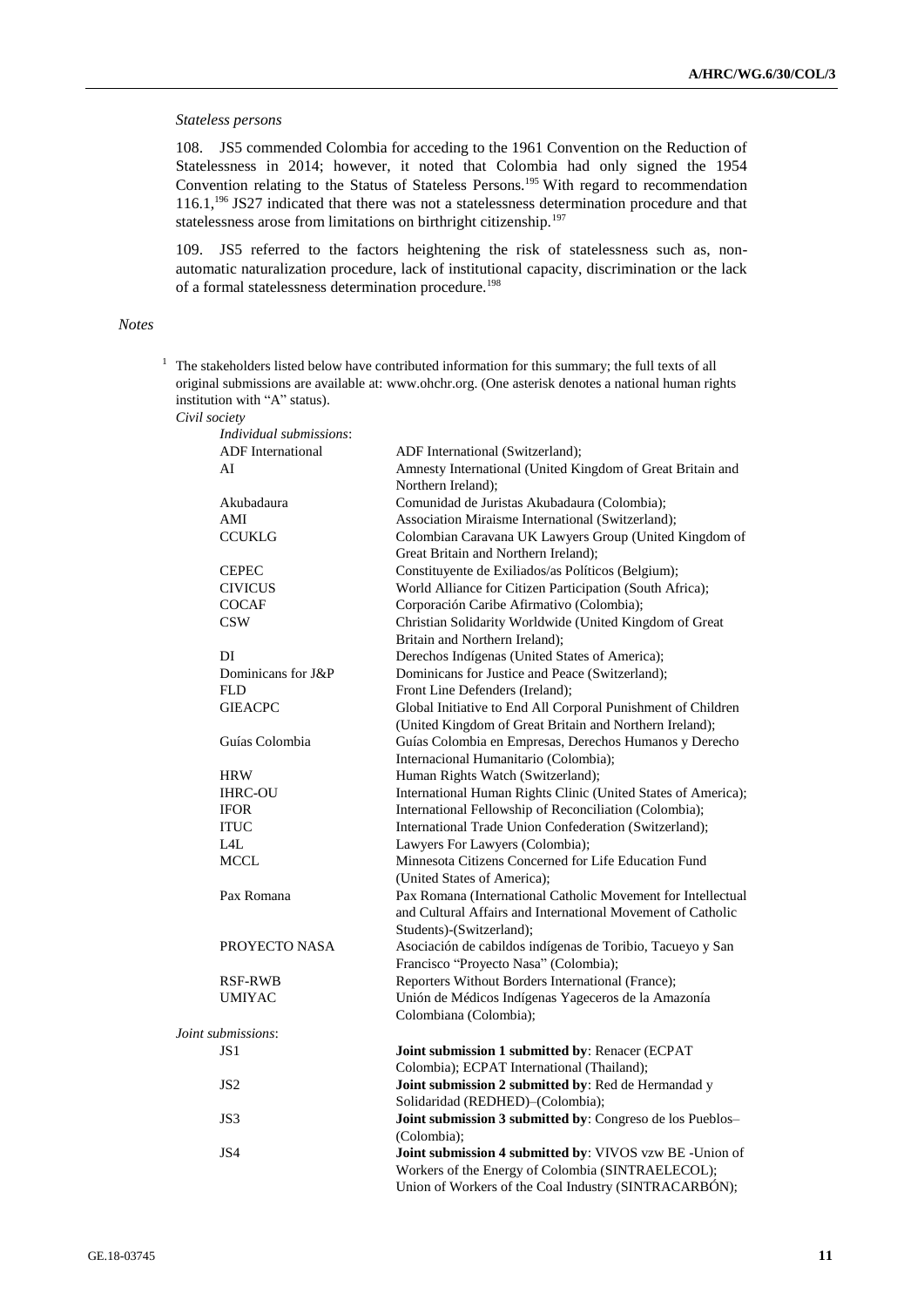National Union of the Mining Industry, Petrochemical, Agrofuels and Energy (SINTRAMIENÉRTICA); Union of Workers of the Company Cerromatoso S.A. (SINTRACERROMATOSO); National Union of Workers of ISAGEN (SINTRAISAGEN); Union of Workers of ISA (SINTRAISA); National Union of Workers of the Chemical, Agrochemical, Gases, Related Branches and Derivatives (Sintrainquigas); FUNTRAMIEXCO; Single Union of Workers Of Construction Materials (SUTIMAC); IndustriALL Global Union (Industriall); Association of Affected by the El Quimbo Hydroelectric Project (ASOQUIMBO); Civic Committee for the Dignity of Guajira; Association for the Defense of the Rancheria River; Women's Force Wayú, Meta Water Table; Gramalote Project; Agrominera Federation of the South of Bolívar (FEDEAGROMISBOL); Asociación Campesina del Norte de Antioquia (ASCNA); Association of Agroecological and Mining Brotherhoods of Guamocó (AHERAMIGUA); Occidental Environmental Belt (COA); Corporación Aury Sará Marrugo (CASM); Corporation for Development and Social Research (CORPEIS); Congress of the Peoples, Patriotic March, Energy Mining Constituents And Environmental for Peace; National Energy Mining Coordinator (CORDINAME); Caribbean Regional Assembly 2; National Assembly for Peace -2 ANPP; Chocó Regional Assembly 2 ANPP; Putumayo Regional Assembly 2 ANPP; Magdalena Medio Regional Assembly 2 ANPP; Regional Assembly Arauca 2 ANPP; Regional Assembly Norte de Santander 2 ANPP; Regional Assembly Suroccidente 2 ANPP; Political and Social Movement Of the Centro Oriente; Regional Assembly of the 2 ANPP; Subdirectiva USO Orito, Putumayo Subdirective USO (Goal); National Secretariat of Social Pastoral (Caritas Colombia); Chucureño Committee for the Defense of the Territory and the Dignified Life; Group of Extractive and Environmental Studies Of Barrancabermeja; Peace and Democracy Foundation; Coordination Colombia Europe United States (CCEEUU); Platform for Human Rights, Democracy and Development (DESCA); Communities of the Gas Exploitation Cruise Cordova; Peasants Environmental Association of Tolima; Rio la Ceiba Civic Committee; United Communities of Colombia (COUNCO); Social Clamor for Peace; Comprehensive Front for Peace; Collective Sovereignty and Nature; Association of Agrarian and Community Environment of Pto. Gaitán (ACAAC); Social Movement for Life and Defense of the Territory (MOVETE); Sovereignty and Nature Collective; Union of Workers and Employees of Public Services; Autonomous Corporations; I Decentralized and Territorial Governments of Colombia (Sintraemsdes); Permanent Committee for the Defense of Human Rights (CPDH Boyacá); Unitary Agricultural Union Federation (Fensuagro Boyacá); CORPOHUMADEA; Meta; Central Unitaria de Trabajadores (CUT); Union of Workers of Chivor (Sintrachivor/Sintrae); Energy Workers 'Union – Sintrae - Popular Training Institute - IPC Medellín - Chocó Miners' Federation – Fedemichocó; Magdalena Medio Peace Program (PDPMM); Chocó Solidarity Forum - FISCH - Movimiento Ríos Vivos, Caribbean Network of Public Service Users; Presbyterian Church; Network of Universities for Peace Chapter Antioquia/Chocó; Pueblo Camtsa del Alto Putumayo; Minga Corporation; Association of Community Aqueducts of Tasco (ASOACTASCO); Integration Committee Of the Colombian Massif (MIMA); Minga Bakata Urbana; Mesa Pro Defense of the Guaviare Water Resource; Body San Martín, Cesar (CORDATEC); Agricultural Workers' Union of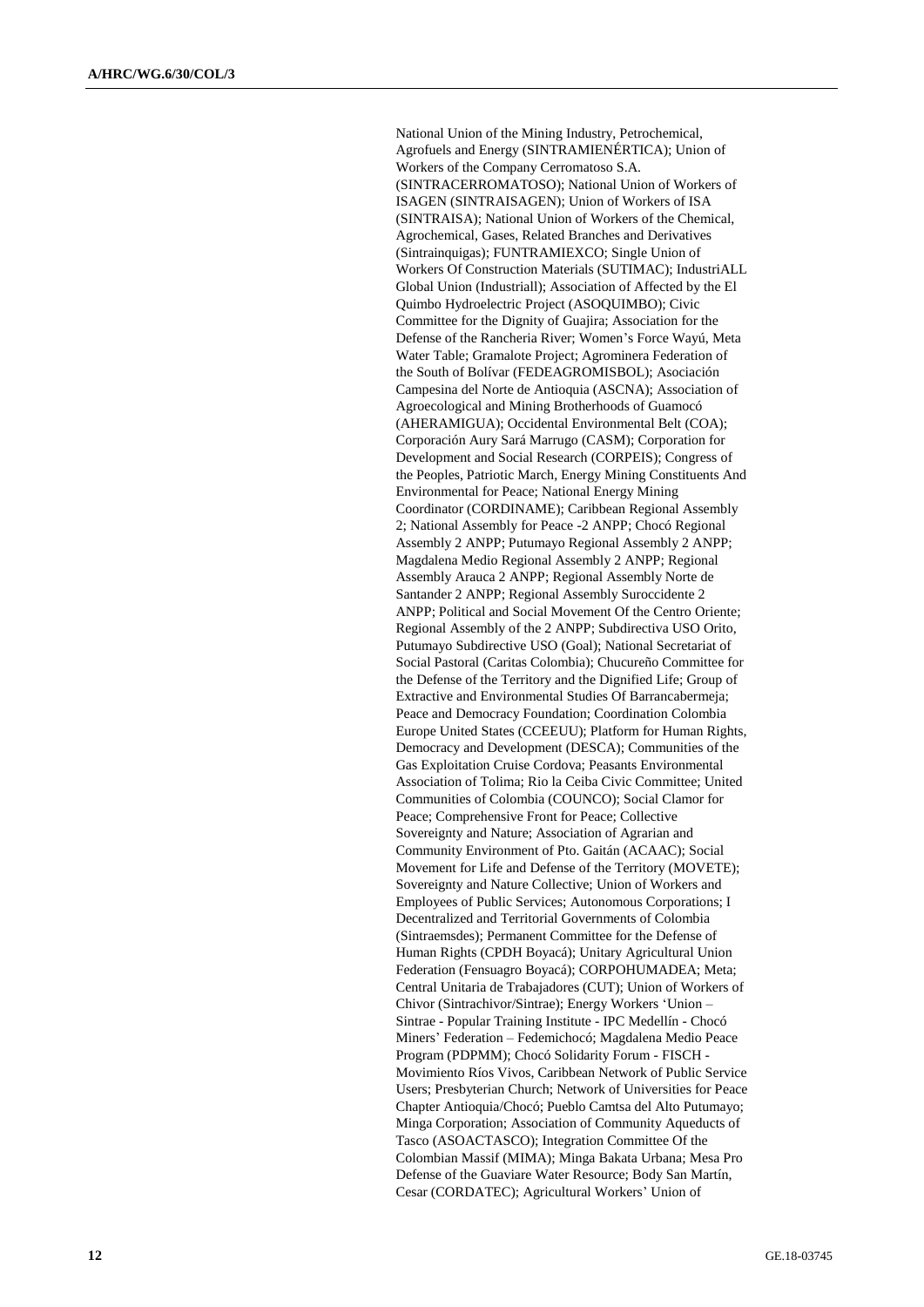|                 | Sumapaz (SINTRAPAZ); Alcaldia municipality of Granada                                                                     |
|-----------------|---------------------------------------------------------------------------------------------------------------------------|
|                 | department of Meta; Municipal Council of Plateaus                                                                         |
|                 | department of Meta; Association of Ariari municipalities                                                                  |
|                 | department of Meta; National Union of Workers of Colombia                                                                 |
|                 | sectional department of Meta; National Fermentation of                                                                    |
|                 | Arroceros sectional municipality of Granada (Meta); Fenalse                                                               |
|                 | Regional Committee of the Ariari (Target); Fruit of the Ariari                                                            |
|                 | - Goal; Employees' Fund of the Educational Com-                                                                           |
|                 | (Belgium);                                                                                                                |
| JS5             | Joint submission 5 submitted by: Institute on Statelessness                                                               |
|                 | and Inclusion (ISI); Americas Network on Nationality and                                                                  |
|                 | Statelessness (Red ANA) - (The Netherlands);                                                                              |
| JS <sub>6</sub> | Joint submission 6 submitted by: Equipo Colombiano de                                                                     |
|                 | Investigacion en Conflicto y Paz; Iniciativa por los Derechos                                                             |
|                 | Sexuales (AKAHATA) - (Buenos Aires);                                                                                      |
| JS7             | Joint submission 7 submitted by: Coalición contra la                                                                      |
|                 | vinculación de niños, niñas y jóvenes al conflicto armado en                                                              |
|                 | Colombia (COALICO) actualmente conformada por:                                                                            |
|                 | Asociación Cristiana Menonita para Justicia; Paz y Acción No                                                              |
|                 | Violencia (Justapaz); Asociación Taller de Vida; Benposta                                                                 |
|                 | Nación de Muchach@s; Corporación Casa Amazonía;                                                                           |
|                 | Corporación Vínculos; Defensa de Niñas y Niños                                                                            |
|                 | internacional (DNI Colombia); Fundación Creciendo Unidos                                                                  |
|                 | (FCU) y el Servicio Jesuita a Refugiados Colombia (SJR                                                                    |
|                 | Colombia); Centro de Promoción Integral Para la Mujer y la                                                                |
|                 | familia (Taller Abierto); Humanidad Vigente Corporación                                                                   |
|                 | Jurídica; Corporación Vínculos - (Colombia);                                                                              |
| JS8             | Joint submission 8 submitted by: Organización Nacional                                                                    |
|                 | Indígena de Colombia (ONIC); Consejo Regional Indígena del                                                                |
|                 | Tolima (CRIT) - (Colombia);                                                                                               |
| JS9             | Joint submission 9 submitted by: Réseau International des                                                                 |
|                 | Droits Humains (RIDH); International coalition of                                                                         |
|                 | associations for Colombians abroad - (Switzerland);                                                                       |
| <b>JS10</b>     | Joint submission 10 submitted by: Réseau International des                                                                |
|                 | Droits Humains (RIDH); Fondation arc-en-ciel; Comité                                                                      |
|                 | ambiental en defensa de la vida; Coalition of Colombian and                                                               |
|                 | International NGOs - (Switzerland);                                                                                       |
| <b>JS11</b>     | Joint submission 11 submitted by: ABColombia; ACAT;                                                                       |
|                 | Apoyo Popular Noruego; Associació Catalana Per La Pau;                                                                    |
|                 | Associazione Jambo; Associazione Senza Paura di Genova;                                                                   |
|                 | Broederlijk Delen; Bischöfliches Hilfswerk MISEREOR e.V;                                                                  |
|                 | CAFOD; Cáritas Alemania; Cáritas Noruega; Christian Aid;                                                                  |
|                 | CNCD-11.11.11; Colombian Caravana UK Lawyers Group;                                                                       |
|                 | Colectivo de colombianos-as refugiados en Asturias Luciano                                                                |
|                 | Romero Molina; Comitato Piazza Carlo Giuliani Onlus                                                                       |
|                 | (Génova-Italia); Comité Daniel Gillard; Comité Noruego De                                                                 |
|                 | Solidaridad Con América Latina (LAG); Lutheran World                                                                      |
|                 | Federation; Fokus - Foro de Mujeres y Desarrollo; Forum Syd;                                                              |
|                 | FOS; Fundación Sueca para los Derechos Humanos; Health                                                                    |
|                 | and Human Rights Info; International Action for Peace;                                                                    |
|                 | Iglesia Sueca; Kolko - Menschenrechte für Kolumbien e.V.;                                                                 |
|                 | LAWG; Lawyers Rights Watch Canada; Oficina Internacional                                                                  |
|                 | Acción Derechos Humanos Colombia; OMCT; Oxfam;                                                                            |
|                 | Colectivo Maloka Colombia; Observatorio por la Autonomía y                                                                |
|                 | los Derechos de los Pueblos Indígenas en Colombia (ADPI);<br>Pachakuti; Pax Christi- Deutsche Sektion e.V; Peace Brigades |
|                 |                                                                                                                           |
|                 | International; Plataforma Suiza por Colombia; Protection<br>International; Red Flamenca de Solidaridad con la Comunidad   |
|                 |                                                                                                                           |
|                 | de Paz de San José de Apartadó; Red Francia Colombia                                                                      |
|                 | Solidaridades (RFCS); Rete italiana di Solidarietà; Solidar;                                                              |
|                 | Solidarité Socialiste; Swefor; Taula Catalana per la Pau i els                                                            |
|                 | Drets Humans a Colòmbia; Terre des Hommes Suisse -                                                                        |
|                 | (Belgium);                                                                                                                |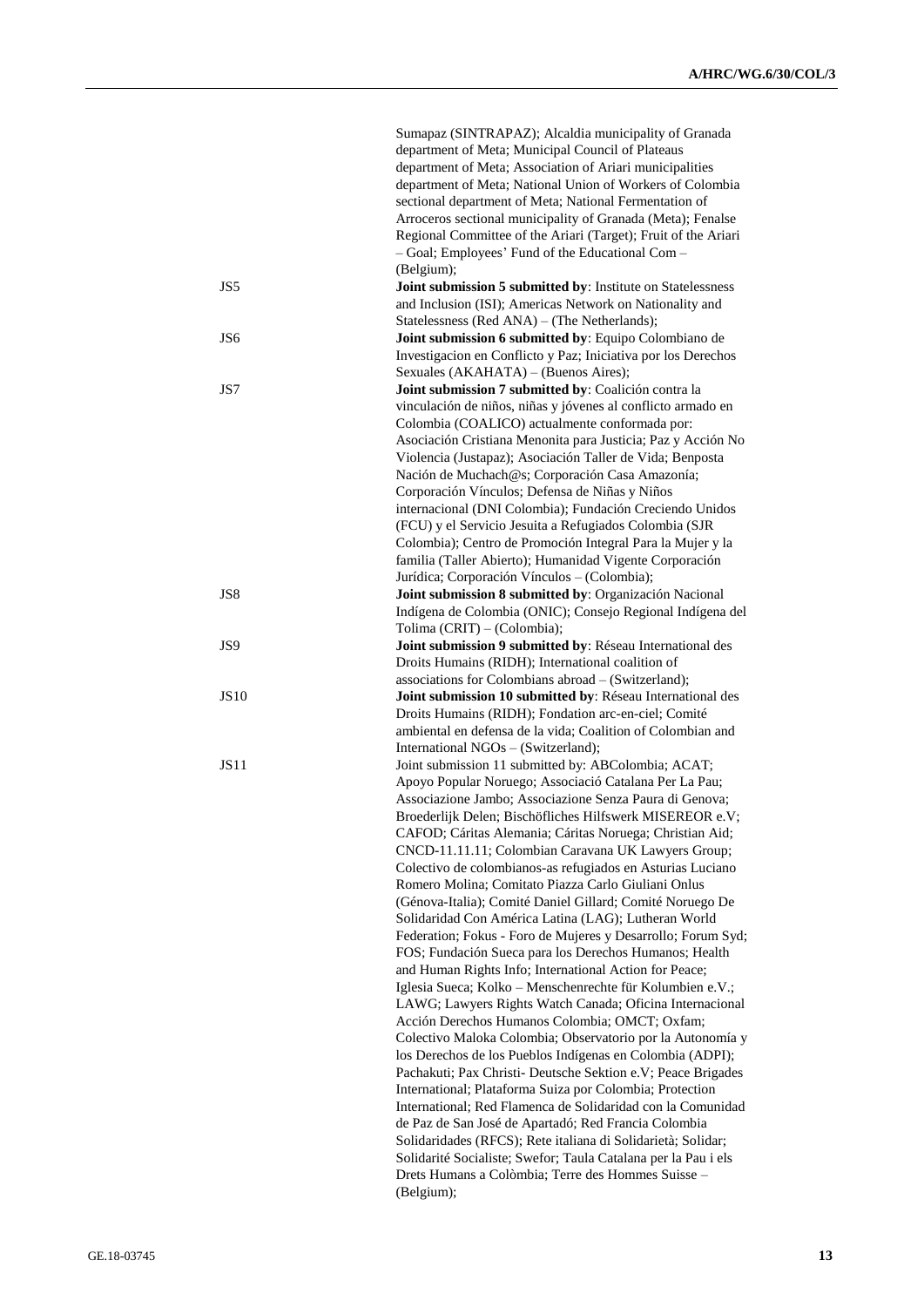| <b>JS12</b> | Joint submission 12 submitted by: Franciscans International                                                        |
|-------------|--------------------------------------------------------------------------------------------------------------------|
|             | (FI); Familia Franciscana de Colombia; Comité Ambiental en                                                         |
|             | Defensa de la Vida del Tolima - (Switzerland);                                                                     |
| <b>JS13</b> | Joint submission 13 submitted by: Humphrey School of                                                               |
|             | Public Affairs; University of Minnesota - (United States of                                                        |
|             | America);                                                                                                          |
| <b>JS14</b> | Joint submission 14 submitted by: Comunidad De Paz                                                                 |
|             | (CDP); Red Internacional de Derechos Humanos (RIDH) -                                                              |
|             | (Switzerland);                                                                                                     |
| <b>JS15</b> | Joint submission 15 submitted by: Dejusticia; Fundación                                                            |
|             | Karisma; Privacy International - (United Kingdom of Great                                                          |
| <b>JS16</b> | Britain and Northern Ireland);                                                                                     |
|             | Joint submission 16 submitted by: Colectivo Mujeres Al<br>Derecho (ASOCOLEMAD); Espacio de Articulacion de         |
|             | Organizaciones y Mujeres de la Región Caribe - (Colombia);                                                         |
| <b>JS17</b> | Joint submission 17 submitted by: Center for Global                                                                |
|             | Nonkilling (CGNK); Conscience and Peace Tax International                                                          |
|             | (CPTI) - (Switzerland);                                                                                            |
| <b>JS18</b> | Joint submission 18 submitted by: Asociación Colombiana                                                            |
|             | de Objetores y Objetoras de Conciencia (ACOOC); Centro de                                                          |
|             | Estudios para la Justicia Social Tierra Digna, Coalición                                                           |
|             | Colombiana Contra la Tortura (CCCT); Coalición Colombiana                                                          |
|             | para la Implementación de la Convención sobre Derechos de                                                          |
|             | Personas con Discapacidad, Coalición Contra la Vinculación                                                         |
|             | de Niños, Niñas y Jóvenes al Conflicto Armado en Colombia                                                          |
|             | (COALICO); Colectivo de Abogados José Alvear Restrepo                                                              |
|             | (CAJAR); Colombia Diversa, Comisión Colombiana de                                                                  |
|             | Juristas (CCJ); Comité de Solidaridad con los Presos Políticos                                                     |
|             | (CSPP); Comité Permanente por la Defensa de los Derechos                                                           |
|             | Humanos (CPDH); Comunidad de Juristas AKUBADAURA,                                                                  |
|             | Conferencia Nacional de Organizaciones Afrocolombianas                                                             |
|             | (CNOA); Coordinación Colombia Europa Estados Unidos                                                                |
|             | (CCEEU); Corporación Jurídica Libertad, Corporación                                                                |
|             | Jurídica Yira Castro (CJYC); Corporación Reiniciar;                                                                |
|             | Corporación Sisma Mujer; Escuela Nacional Sindical;                                                                |
|             | Lutheran World Federation; Fundación Karisma; JUSTAPAZ;                                                            |
|             | La Alianza de Organizaciones Sociales y Afines,                                                                    |
|             | Organización Nacional Indígena de Colombia (ONIC);                                                                 |
|             | Plataforma Colombiana de Derechos Humanos, Democracia y                                                            |
|             | Desarrollo (PCDHDD) - (Colombia);                                                                                  |
| <b>JS19</b> | Joint submission 19 submitted by: Istituto Internazionale<br>Maria Ausiliatrice (IIMA); International Volunteerism |
|             | Organization for Women, Education, Development (VIDES                                                              |
|             | International) – (Switzerland);                                                                                    |
| <b>JS20</b> | Joint submission 20 submitted by: Colombia Diversa;                                                                |
|             | Caribe Afirmativo; Santamaría Fundación - (Colombia);                                                              |
| JS21        | Joint submission 21 submitted by: Terciarios Capuchinos de                                                         |
|             | Colombia (TCC); Oficina Internacional Católica de la Infancia                                                      |
|             | (BICE) - (Switzerland);                                                                                            |
| <b>JS22</b> | Joint submission 22 submitted by: Hijos e Hijas por la                                                             |
|             | Memoria Contra la Impunidad (HIJOS); Asociación                                                                    |
|             | Americana de Juristas (AAJ) - (United States of America);                                                          |
| JS23        | Joint submission 23 submitted by: Proceso de Comunidades                                                           |
|             | Negras (PCN); Human Rights and Gender Justice (HRGJ)                                                               |
|             | Clinic, City University of New York School of Law; MADRE                                                           |
|             | - (United States of America);                                                                                      |
| JS24        | Joint submission 24 submitted by: Save the Children; Children                                                      |
|             | Village SOS; Plan Foundation; World Vision; Centro                                                                 |
|             | Internacional de Educación y Desarrollo Humano (Cinde);                                                            |
|             | Children International; Corporación Infancia y Desarrollo;                                                         |
|             | Corporación Juego y Niñez; Corporación Somos Más; Fondo                                                            |
|             | Acción; Antonio Restrepo Barco Foundation; Rafael Pombo                                                            |
|             | Foundation; Saldarriaga Concha Foundation, Jerez &                                                                 |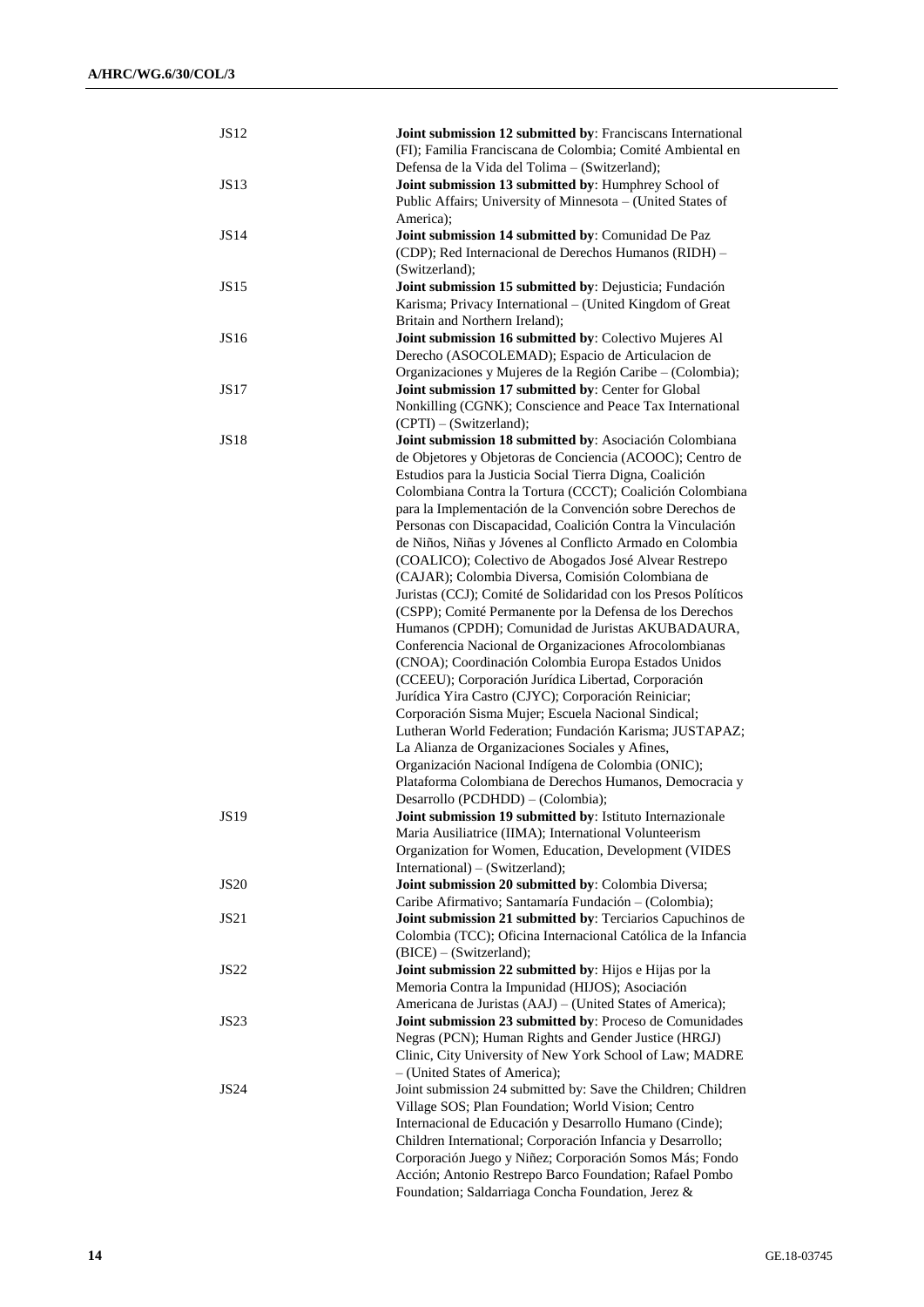|    |  |                                                        | Sandoval (Medios y RS); Kidsave; Childhood Observatory                                  |
|----|--|--------------------------------------------------------|-----------------------------------------------------------------------------------------|
|    |  |                                                        | from National University; Pontificia Javeriana University -                             |
|    |  |                                                        | Faculty of Psychology; Protection of childhood network (RED                             |
|    |  |                                                        | PAI); PaPaz Network; Red Viva de Colombia (Tearfund); Ana                               |
|    |  |                                                        | María Convers; Adela Morales - (Colombia);                                              |
|    |  | <b>JS25</b>                                            | Joint submission 25 submitted by: Children and adolescents                              |
|    |  |                                                        | from organized groups of The strategy for communications                                |
|    |  |                                                        | and participation for development (PACO); Children and                                  |
|    |  |                                                        | Adolescents Peace Builders; Movement of Children,                                       |
|    |  |                                                        | adolescents and Youth Agents of Peace; Group of Children                                |
|    |  |                                                        | and Adolescents Project "School looks for peace" from                                   |
|    |  |                                                        | Platform for leadership of children and Adolescents in                                  |
|    |  |                                                        | Colombia (with special support of Save the Children, SOS                                |
|    |  |                                                        | Children Village, World Vision, Plan Foundation). All them                              |
|    |  |                                                        | supported by the Colombian Alliance for the Childhood,                                  |
|    |  |                                                        | COALICO, TDH Germany - (Colombia);                                                      |
|    |  | <b>JS26</b>                                            | Joint submission 26 submitted by: Center for Economic and                               |
|    |  |                                                        | Social Rights (CESR); Centro de Estudios de Derecho,                                    |
|    |  |                                                        | Justicia y Sociedad (Dejusticia); Friedrich Ebert Stiftung en                           |
|    |  |                                                        | Colombia (FESCOL) - (United States of America);                                         |
|    |  | JS27                                                   | Joint submission 27 submitted by: Consultoría para los                                  |
|    |  |                                                        | Derechos Humanos y el Desplazamiento (CODHES); Taller                                   |
|    |  |                                                        | de Vida - (Colombia).                                                                   |
|    |  | National human rights institution:                     |                                                                                         |
|    |  | <b>DdPC</b>                                            | Defensoria del Pueblo de Colombia, (Colombia).                                          |
|    |  | $Regional$ intergovernmental organization(s):          |                                                                                         |
|    |  | <b>IACHR</b>                                           | Comisión Interamericana de Derechos Humanos, Washington                                 |
|    |  |                                                        | (United States).                                                                        |
| 2  |  |                                                        | DdPC, contribución al Examen Periódico Universal, Colombia 2017, Tercer ciclo, p. 3.    |
| 3  |  |                                                        | DdPC, contribución al Examen Periódico Universal, Colombia 2017, Tercer ciclo, pp. 5–6. |
| 4  |  |                                                        | DdPC, contribución al Examen Periódico Universal, Colombia 2017, Tercer ciclo, p. 7.    |
| 5  |  |                                                        | DdPC, contribución al Examen Periódico Universal, Colombia 2017, Tercer ciclo, p. 7.    |
| 6  |  |                                                        | DdPC, contribución al Examen Periódico Universal, Colombia 2017, Tercer ciclo, p. 3.    |
| 7  |  |                                                        | DdPC, contribución al Examen Periódico Universal, Colombia 2017, Tercer ciclo, p. 6.    |
| 8  |  |                                                        | DdPC, contribución al Examen Periódico Universal, Colombia 2017, Tercer ciclo, p. 2     |
| 9  |  |                                                        | DdPC, contribución al Examen Periódico Universal, Colombia 2017, Tercer ciclo, p. 6.    |
| 10 |  |                                                        | DdPC, contribución al Examen Periódico Universal, Colombia 2017, Tercer ciclo, p. 4.    |
| 11 |  |                                                        | DdPC, contribución al Examen Periódico Universal, Colombia 2017, Tercer ciclo, p. 5.    |
| 12 |  |                                                        | DdPC, contribución al Examen Periódico Universal, Colombia 2017, Tercer ciclo, p. 3.    |
| 13 |  |                                                        | DdPC, contribución al Examen Periódico Universal, Colombia 2017, Tercer ciclo, p. 4.    |
| 14 |  |                                                        | DdPC, contribución al Examen Periódico Universal, Colombia 2017, Tercer ciclo, p. 2.    |
| 15 |  | The following abbreviations are used in UPR documents: |                                                                                         |
|    |  | <b>ICERD</b>                                           | International Convention on the Elimination of All Forms of                             |
|    |  |                                                        | Racial Discrimination;                                                                  |
|    |  | <b>ICESCR</b>                                          | International Covenant on Economic, Social and Cultural                                 |
|    |  |                                                        | Rights;                                                                                 |
|    |  | <b>OP-ICESCR</b>                                       | Optional Protocol to ICESCR;                                                            |
|    |  | <b>ICCPR</b>                                           | International Covenant on Civil and Political Rights;                                   |
|    |  | <b>ICCPR-OP1</b>                                       | Optional Protocol to ICCPR;                                                             |
|    |  | <b>ICCPR-OP2</b>                                       | Second Optional Protocol to ICCPR, aiming at the abolition of                           |
|    |  |                                                        | the death penalty;                                                                      |
|    |  | <b>CEDAW</b>                                           | Convention on the Elimination of All Forms of Discrimination                            |
|    |  |                                                        | against Women;                                                                          |
|    |  | OP-CEDAW                                               | Optional Protocol to CEDAW;                                                             |
|    |  | CAT                                                    | Convention against Torture and Other Cruel, Inhuman or                                  |
|    |  |                                                        | Degrading Treatment or Punishment;                                                      |
|    |  | OP-CAT                                                 | Optional Protocol to CAT;                                                               |
|    |  | <b>CRC</b>                                             | Convention on the Rights of the Child;                                                  |
|    |  | OP-CRC-AC                                              | Optional Protocol to CRC on the involvement of children in                              |
|    |  |                                                        | armed conflict;                                                                         |
|    |  | OP-CRC-SC                                              | Optional Protocol to CRC on the sale of children, child                                 |
|    |  |                                                        | prostitution and child pornography;                                                     |
|    |  | OP-CRC-IC                                              | Optional Protocol to CRC on a communications procedure;                                 |
|    |  |                                                        |                                                                                         |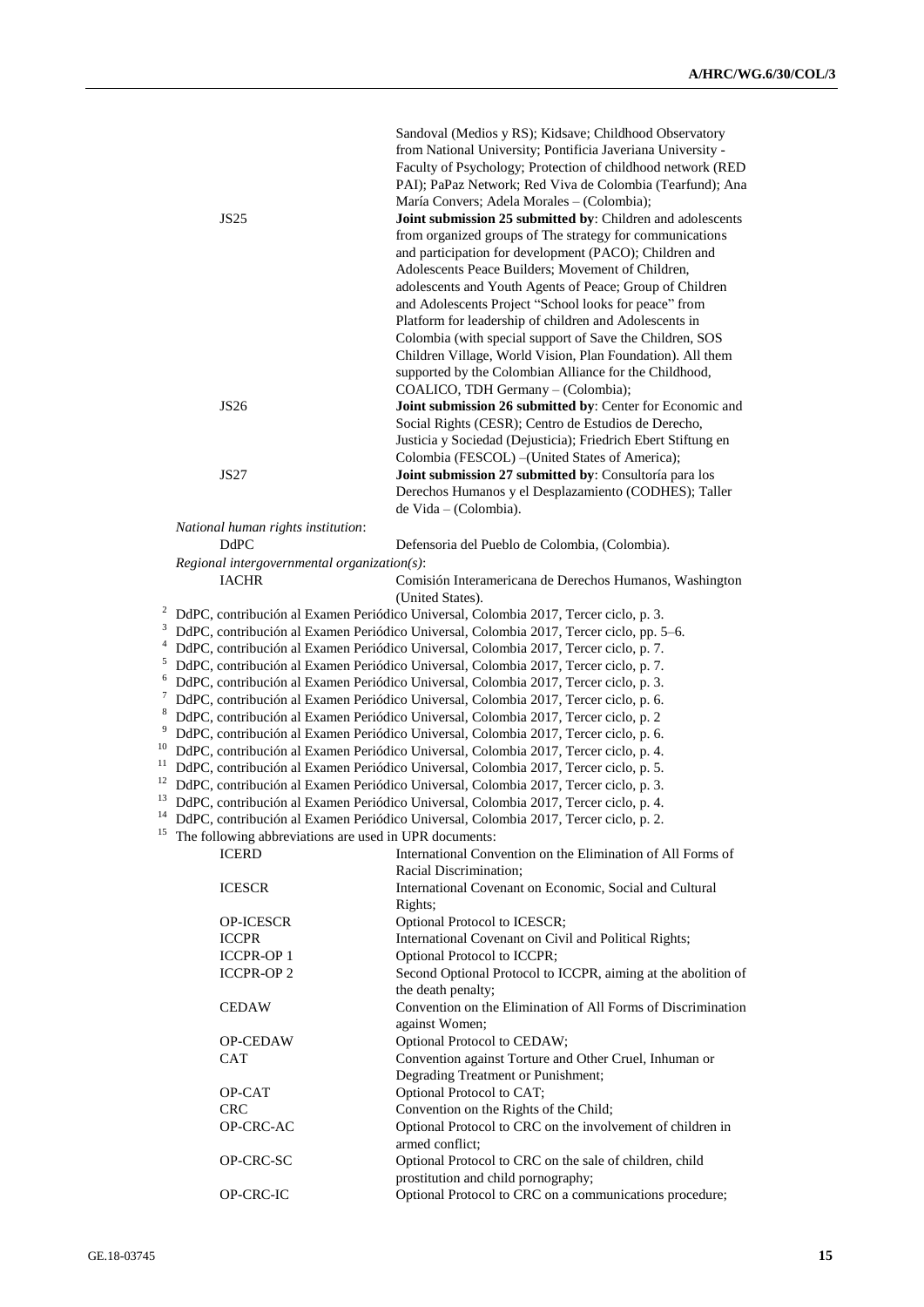ICRMW International Convention on the Protection of the Rights of All Migrant Workers and Members of Their Families; CRPD Convention on the Rights of Persons with Disabilities;<br>
OP-CRPD Optional Protocol to CRPD: Optional Protocol to CRPD; ICPPED International Convention for the Protection of All Persons from Enforced Disappearance. <sup>16</sup> For relevant recommendations see A/HRC/24/6, paras. 116.1–116.2; 116.38–116.39; 117.3; 118.1– 118.13; 118.21. <sup>17</sup> JS18, p. 4. See also: JS17, p. 3; JS11, p. 4. <sup>18</sup> JS13, p. 3. <sup>19</sup> JS11, p. 4. See also: JS18, p. 4. <sup>20</sup> For relevant recommendations see A/HRC/24/6, paras. 116.3; 116.6–116.16; 116.46–116.47; 118.14. <sup>21</sup> JS18, pp. 6–9. <sup>22</sup> Proyecto Nasa, p. 2. See also: HRW, pp. 1–3; JS13, p. 1; JS14, p. 3; Dominicans, p. 3. <sup>23</sup> JS 11, p. 4. See also: UMIYAC, p. 2. <sup>24</sup> CIDH, contribución al Examen Periódico Universal, Colombia 2017, Tercer ciclo, p. 5. <sup>25</sup> See: A/HRC/24/6, 116.9 (Pakistan); 116.10 (Cuba); 116.111 (Russian Federation); 116.112 (Costa Rica); 116.13 (Dominican Republic); 116.114 (Guatemala); 116.115 (Malaysia). <sup>26</sup> See: A/HRC/24/6, 116.27 (Viet Nam). <sup>27</sup> JS27, pp. 2–3. See also: JS18, pp. 6–9; AMI, pp. 1–2.  $28$  AI, p. 5. See also: CCUKGL, p. 2.  $29$  JS26, p. 3. <sup>30</sup> For relevant recommendations see A/HRC/24/6, paras. 116.43; 117.4. <sup>31</sup> JS23, p. 2. <sup>32</sup> OHRC-OU, p. 4.  $^{33}$  JS20, pp. 4–8. See also: JS25, pp. 3–4.<br> $^{34}$  JS18 pp. 21.22  $^{34}$  JS18, pp. 21–22.  $\frac{35}{36}$  JS6, pp. 5–7. For relevant recommendation see A/HRC/24/6, paras. 116.36.  $^{37}$  JS18, pp. 37–38, See also: JS11, pp. 7–9.<br> $^{38}$  JS11, pp. 0, 10. <sup>38</sup> JS11, pp. 9–10. <sup>39</sup> JS4, pp. 1–11. <sup>40</sup> See: A/HRC/24/6, 116.36 (Philippines). <sup>41</sup> JS27, p. 6. See also: Guías Colombia, pp. 3–4; OHRC-OU, p. 5. <sup>42</sup> Guías Colombia, pp. 3–4. <sup>43</sup> JS3, pp. 6–7. <sup>44</sup> For relevant recommendations see A/HRC/24/6, paras. 116.4; 116.21; 116.27; 116.32–116.35; 116.44–116.45; 116.78–116.79. <sup>45</sup> MCCL, p. 1. <sup>46</sup> JS20, pp. 9–11. See also: JS18, p. 15–17. <sup>47</sup> JS18, pp. 9–10. See also: JS14, p. 3. <sup>48</sup> CIDH, contribución al Examen Periódico Universal, Colombia 2017, Tercer ciclo, p. 7. <sup>49</sup> JS3, pp. 3–5. See also: Dominicans, p. 1; JS25, pp. 3–4; JS8, p. 6; CCUKGL, p. 3; JS14, pp. 5–6.  $50$  JS11, pp. 5–6.  $51$  JS7, p. 4. <sup>52</sup> JS14, p. 3. <sup>53</sup> JS22, pp. 2–3. <sup>54</sup> JS23, p. 8.  $^{55}$  JS17, p. 5.<br> $^{56}$  JS18 p. 17 JS18, p. 17.  $\frac{57}{58}$  JS11, p. 10.  $^{58}$  JS2, pp. 7–9. See also: JS18, pp. 16–17. <sup>59</sup> JS18, pp. 16–17. See also: JS11, p. 16. <sup>60</sup> JS20, p. 12. See also: JS18, pp. 16–17.  $61$  JS21, p. 6.  $62$  JS2, pp. 4–6. <sup>63</sup> JS21, p. 7. <sup>64</sup> JS18, p. 16. <sup>65</sup> For relevant recommendations see A/HRC/24/6, paras. 115.5–115.6; 116.5; 116.16–116.20; 116.22– 116.26; 116.67–116.72; 116.118; 117.1; 117.7–117.8; 118.15; 118.18–118.19; 118.23–118.26. <sup>66</sup> JS18, pp. 32–33. See also: AMI, p. 7; JS11, pp. 14–15; JS3, pp. 7–10.  $67$  JS3, pp. 7–10. <sup>68</sup> AMI, p. 7. See also: JS18, pp. 32–33; JS11, pp. 14–15.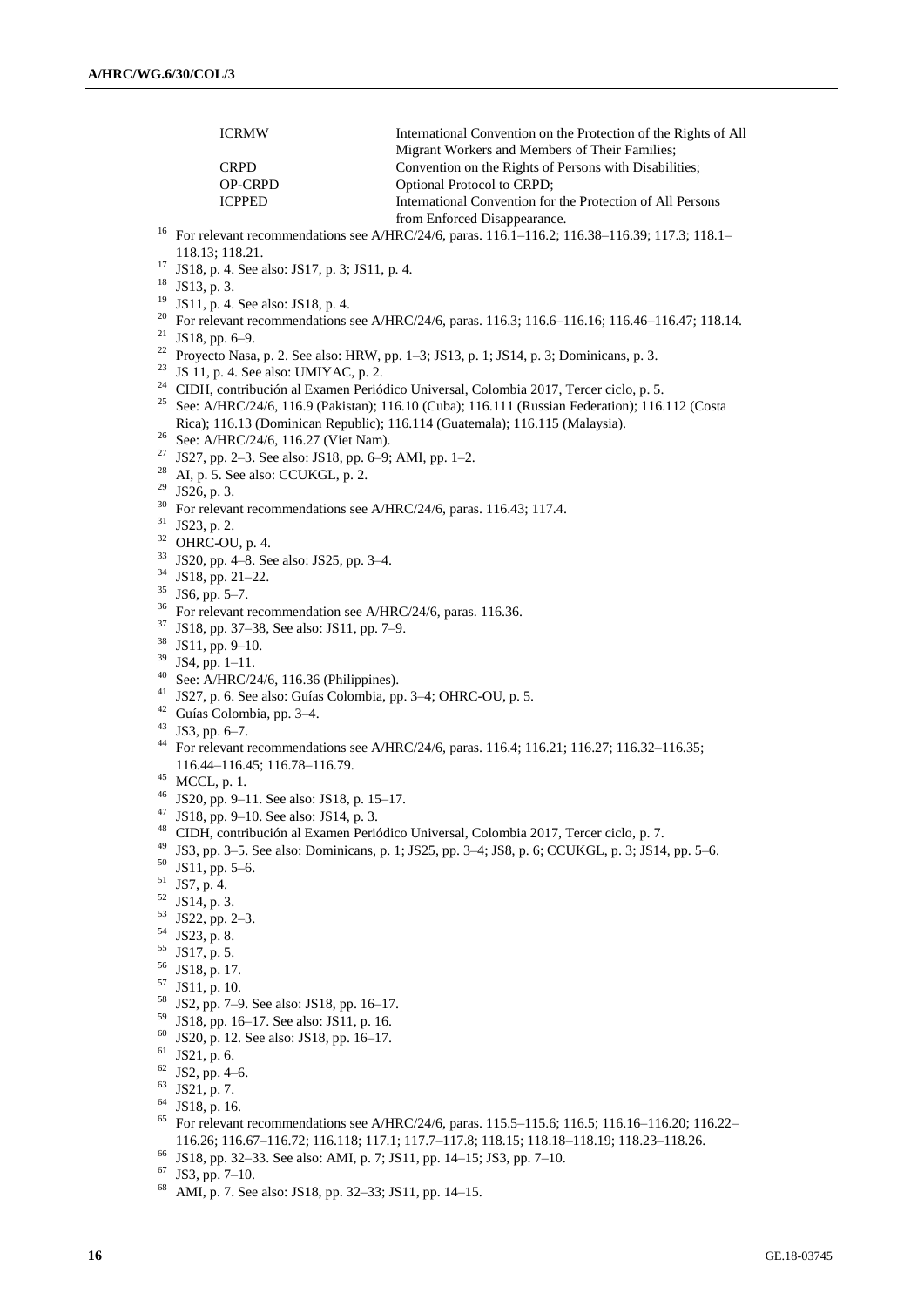- JS27, p. 7.
- JS20, pp. 9–11.
- L4L, pp. 2–3.
- JS18, pp. 32–33. See also: JS3, pp. 7–10; Proyecto Nasa p. 6.
- JS11, pp. 14–15.
- HRW, pp. 3–4. See also: JS11, pp. 14–15; AI, p. 3.
- See: A/HRC/24/6, 115.5 (Spain); 115.6 (Sweden); 116.69 (United Kingdom of Great Britain and Northern Ireland); 116.70 (France); 117.8 (Portugal); 118.9 (Russian Federation); 118.22 (Australia); 118.25 (Germany).
- JS27, pp. 2–3.
- AI, p. 3.
- Proyecto Nasa, pp. 4–5.
- Caribe Afirmativo, p. 3.
- For relevant recommendations see A/HRC/24/6, paras. 116.73–116.77; 116.80–116.85.
- IFO, p. 1.
- JS18, p. 18. See also: JS17, pp. 6–7.
- JS22, pp. 2–3.
- RSF-RWB, p. 4.
- CSW, pp. 1–5. See also: AMI, pp. 5–6.
- JS12, pp. 2–6.
- JS3, p. 2. See also: JS10, pp. 1–4; JS12, pp. 2–6.
- JS8, p–9.
- JS10, p. 4.
- JS22, pp. 2–3 y JS12, pp. 2–6.
- JS3, p. 5.
- JS22, pp. 3–4. See also: JS3, p. 5; JS18, pp. 25–26; CIVICUS, p. 7.
- <sup>93</sup> JS18, pp. 27–29. See also: Caribe Afirmativo, pp. 5–6; Proyecto Nasa, p. 7; AI, p. 5; CCUKGL, pp. 3–6; CIVICUS, p. 5; HRW, p. 1; Pax Romana, pp. 1–2; JS11, pp. 11–13; JS12, pp. 12–13.
- JS11, pp. 11–13. See also: JS23, p. 5.
- JS2, pp. 1–2. See also: CEPEC, p. 5. JS11, p. 11; JS22, p. 5.
- JS27, pp. 6–7.
- CCUKGL, pp. 3–6. See also: L4L, pp. 2–4.
- RSF-RWB, p. 1. See also: JS22, p. 5.
- <sup>99</sup> CIVICUS, p. 3 and ITUC, p. 1.
- AI, p. 2. See also: JS16, p. 9; CIVICUS, p. 4; RSF-RWB, p. 1.
- JS18, pp. 27–29.
- CCUKGL, p. 6.
- <sup>103</sup> Caribe Afirmativo, p. 5.
- AMI, p. 7 See also: JS23, p. 4.
- <sup>105</sup> For relevant recommendations see A/HRC/24/6, paras. 115.4; 116.58-116.66.
- JS12, p. 3.
- JS1, p. 3.
- For relevant recommendations see A/HRC/24/6, paras. 116.30; 118.20.
- JS19, p. 5. See also: JS24, p. 8.
- JS18, pp. 18–19. See also: JS15, pp. 5–12.
- JS15, p. 4.
- JS15, p. 5.
- <sup>113</sup> For relevant recommendation see A/HRC/24/6, para. 116.96.
- JS18, p. 35. See also: JS24, pp. 2–5.
- JS17, p. 6.
- JS3, pp. 10–11.
- <sup>117</sup> Dominicans, pp. 5–7.
- JS18, p. 36.
- JS26, p. 1.
- <sup>120</sup> For relevant recommendations see A/HRC/24/6, paras. 116.37; 116.86–116.95; 116.108.
- JS11, p. 10. See also: JS26, p. 1.
- JS26, p. 1. See also: JS16, pp. 10–11.
- JS26, p. 1.
- JS2, pp. 9–10.
- JS16, p. 5. See also: JS11, pp. 7–9; JS18, pp. 37–38.
- JS16, p. 13.
- JS25, p. 11.
- JS16, p. 14.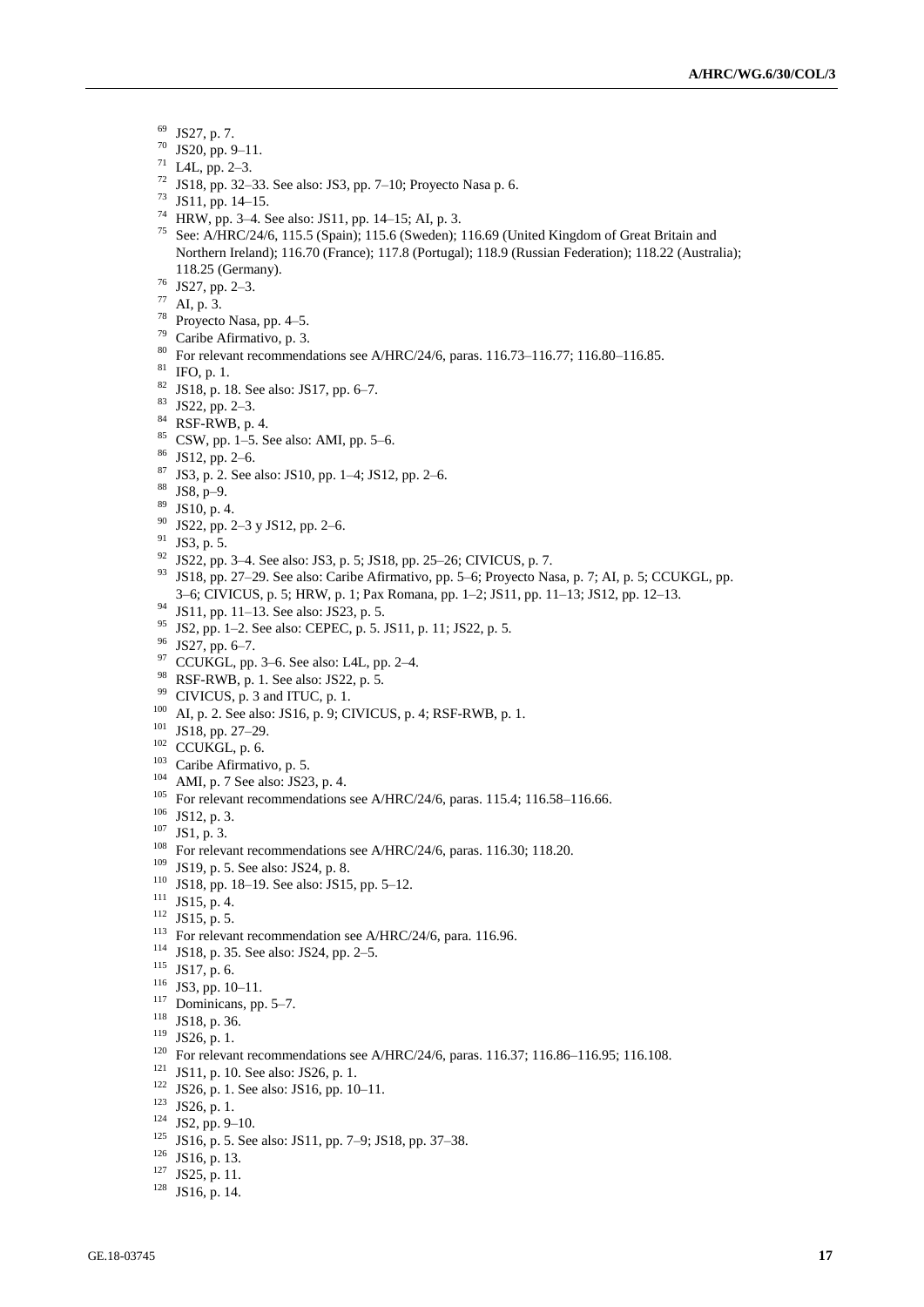- JS18, p. 35.
- <sup>130</sup> For relevant recommendations see A/HRC/24/6, paras. 116.97-116.98.
- JS18, p. 36.
- JS24, pp. 6–7.
- <sup>133</sup> ADF International, p. 3.
- JS20, pp. 13–14.
- <sup>135</sup> For relevant recommendations see A/HRC/24/6, paras. 116.99–116.103; 116.120.
- JS19, pp. 1–2. See also: JS18, p. 36.
- JS18, p. 36.
- JS20, pp. 15–16. See also: JS19, pp. 1–3; JS7, p. 6.
- JS25, pp. 6–7.
- JS17, p. 4.
- Caribe Afirmativo, pp. 7–8. See also: JS25, pp. 9–10; JS18, pp. 21–22.
- <sup>142</sup> For relevant recommendations see A/HRC/24/6, paras. 115.1–115.3; 116.40–116.42; 116.49–116.57; 117.2; 117.5–117.6.
- AMI, pp. 3–4.
- JS16, pp. 6–8.
- <sup>145</sup> See: A/HRC/24/6, 116.41 (Chile).
- JS27, pp. 1–2.
- <sup>147</sup> See: A/HRC/24/6, 115.1 (Sweden) and 115.2 (Belgium).
- Caribe Afirmativo, p. 1. See also: JS27, pp. 1–2; JS6, pp. 2–3.
- AI, pp. 2–4.
- JS23, p. 3.
- JS18, pp. 13–15. See also: Proyecto Nasa, pp. 8–9, JS6, pp. 2–3; JS11, p. 11.
- JS13, p. 2.
- JS13, pp. 4–9.
- JS18, p. 19.
- For relevant recommendations see A/HRC/24/6, paras. 116.29; 116.31; 116.48; 116.112–116.117; 118.17.
- JS19, p. 6.
- JS21, pp. 2–3.
- JS1, pp. 3–5.
- JS25, pp. 9-10.
- JS24, pp. 2–5. See also: JS25, pp. 8–9.
- <sup>161</sup> JS1, p. 2. See also: JS19, p. 6.
- JS7, p. 7.
- GIEACPC, pp. 1–2.
- JS24, pp. 1–2.
- JS27, pp. 3–5.
- JS24, pp. 2–5.
- JS24, pp. 5–6.
- JS7, p. 5.
- <sup>169</sup> For relevant recommendation see A/HRC/24/6, para. 116.104.
- AI, p. 3.
- JS18, pp. 23–24.
- JS25, pp. 3–4.
- <sup>173</sup> For relevant recommendations see A/HRC/24/6, paras. 116.28; 116.105-116.107; 116.109-116.111; 116.119.
- JS8, pp. 4–5. See also: JS22, pp. 7–9.
- JS11, pp. 7–9. See also: JS22, pp. 7–9; JS27, p. 5.
- JS27, p. 5.
- Akabadura, pp. 1–4. See also: JS8, p. 11; JS11, pp. 7–9; UMIYAC, p. 7.
- <sup>178</sup> Proyecto Nasa, p. 1.
- JS16, p. 13.
- HRW, pp. 5–7. See also: OHRC-OU, p. 6.
- JS8, pp. 3–8. See also: JS11, pp. 7–9; DI, p. 3.
- JS11, pp. 7–9. See also: JS23, p. 4.
- JS18, p. 41. See also: Proyecto Nasa, p. 4; JS11, pp. 7–9; Pax Romana, pp. 3–5.
- JS11, pp. 7-9.
- <sup>185</sup> UMIYAC, p. 9. See also: DI, p. 3.
- JS22, pp. 8–9.
- JS11, pp. 7–9.
- JS18, pp. 22–23.